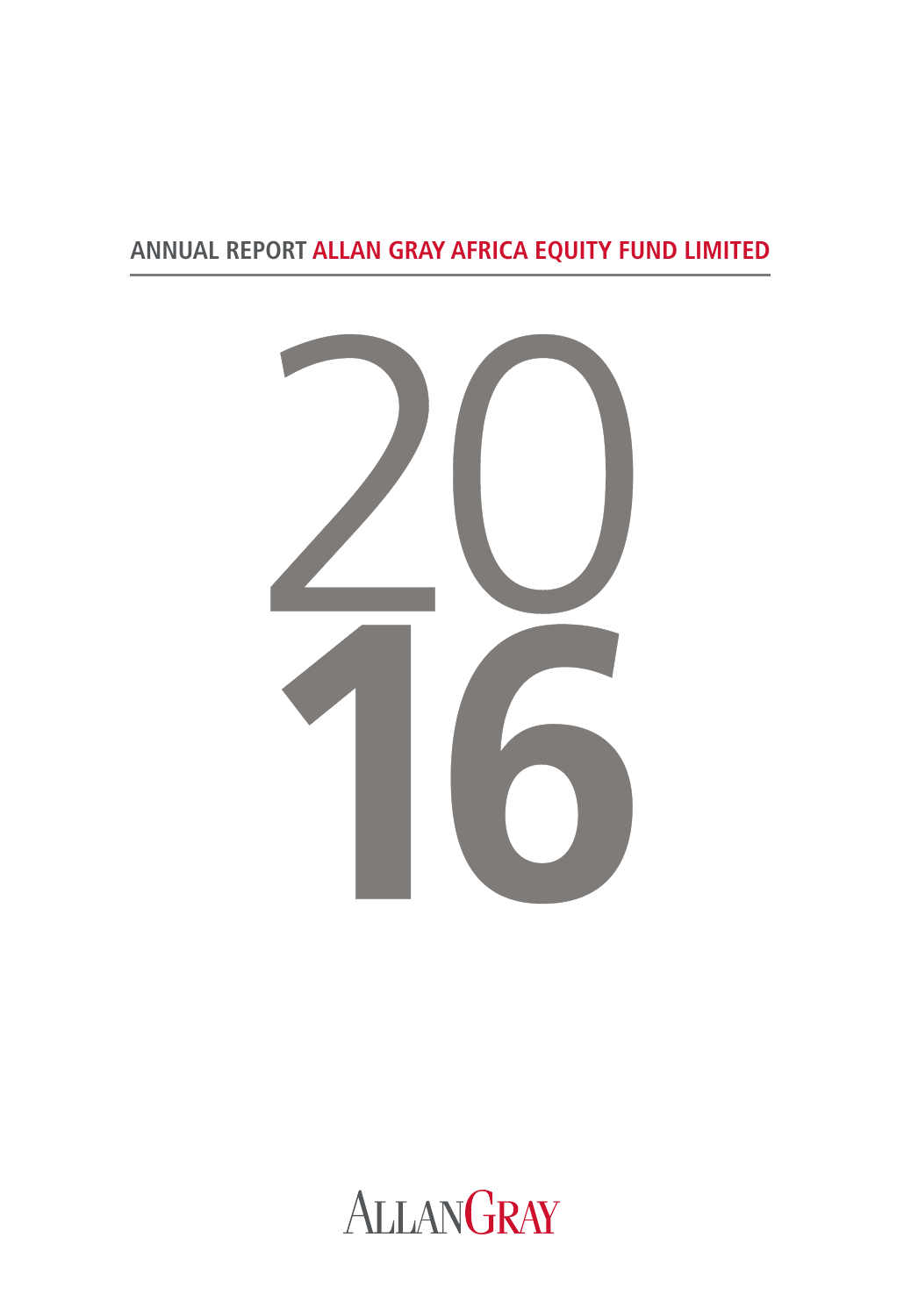# **TABLE OF CONTENTS**

- 1 ALLAN GRAY AFRICA EQUITY FUND LIMITED STRATEGY
- 4 SCHEDULE OF NET ASSETS
- 5 APPROVAL OF THE ANNUAL FINANCIAL **STATEMENTS**
- 6 INDEPENDENT AUDITORS' REPORT
- 7 STATEMENT OF FINANCIAL POSITION
- 8 STATEMENT OF COMPREHENSIVE INCOME
- 9 STATEMENT OF CHANGES IN NET ASSETS ATTRIBUTABLE TO HOLDERS OF REDEEMABLE SHARES
- 10 STATEMENT OF CASH FLOWS
- 11 NOTES TO THE ANNUAL FINANCIAL STATEMENTS
- 28 IMPORTANT NOTES FOR INVESTORS
- 31 CHARACTERISTICS AND DIRECTORY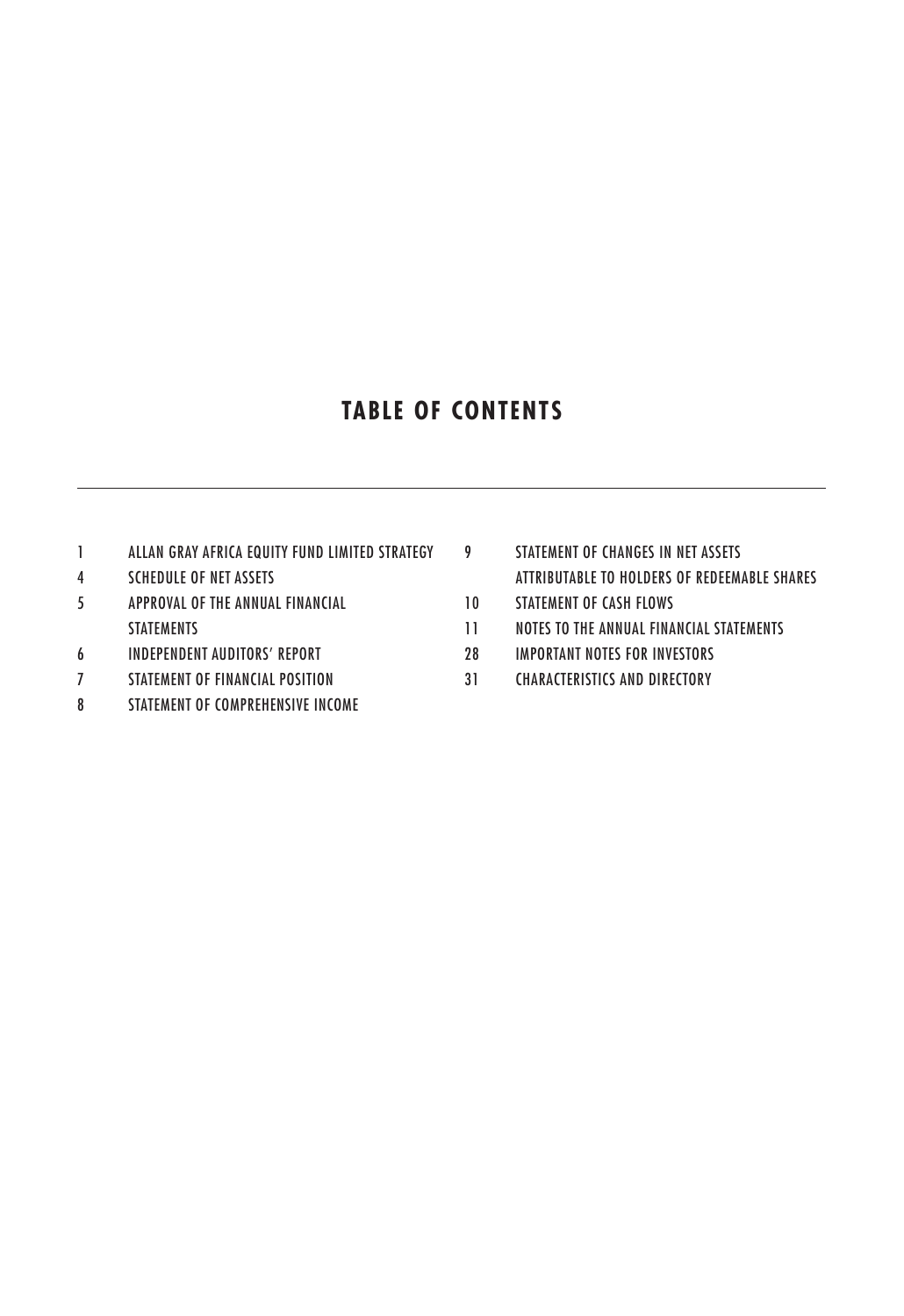# **ALLAN GRAY AFRICA EQUITY FUND LIMITED STRATEGY**

as at 31 December 2016

#### **PORTFOLIO MANAGER**

Andrew Lapping

## **FUND DESCRIPTION AND SUMMARY OF INVESTMENT POLICY**

The Allan Gray Africa Equity Fund Limited (the 'Fund') invests in a focused portfolio of companies with significant business interests in Africa, regardless of the location of the stock exchange listing. The Fund price is reported in US dollars but the underlying holdings are denominated in various currencies. Returns are likely to be volatile.

#### **FUND OBJECTIVE AND BENCHMARK**

The Fund aims to outperform African equity markets over the long term without taking on greater risk of loss. The Fund's benchmark is the MSCI Emerging and Frontier Markets (EFM) Africa Index (total returns).

## **SUITABLE FOR THOSE INVESTORS WHO**

- Seek exposure to African equities
- Are comfortable with stock market and currency fluctuations
- Are prepared to take on the risk of capital loss
- Typically have an investment horizon of more than five years

#### **COMMENTARY**

Most African equity markets had a difficult 2016, generating negative dollar returns. The worst performers were Egypt and Nigeria, which fell 47% and 41% respectively, while the standout performer was Morocco, returning 26%. Kenya and South Africa, the other large, liquid markets, fell 9% and rose 13%, respectively.

After trying to plug the dyke for over a year, the Egyptian authorities finally let the pound float in early November. The magnitude of the move surprised most; including us (we were using a rate of EGP13.20/US\$ to value the portfolio just before the devaluation). The Egyptian pound lost 52% of its value in eight weeks, moving from EGP8.88/US\$ to EGP18.52/US\$. The local equity market rallied 37% over the same period, for a net US\$ loss of 35% for equity investors.

Close observers of the Fund's price series would have seen little price movement from the above volatility as by November we had already devalued the Egyptian pound rate used to value the Fund assets, so the subsequent stock market and currency moves more-or-less offset one another.

We think the Egyptian pound is undervalued and may well recover somewhat, especially if the government adopts some sensible policies and cuts back on money printing. We are not net buyers of Egyptian equities, as there is less value after the rally. Our preferred exposure is still Eastern Tobacco. The Egyptian opportunity currently appears to be in local currency, fixed interest and cheap holidays.

The Fund is a buyer of Nigerian banks, as these businesses look undervalued despite substantial risks. The Nigerian bank investments detracted 5.6% from returns over the past year.

Nigerian consumer businesses are beginning to move into our valuation range, but we are not yet substantial buyers.

It would have been nice if, rather than investing in Nigerian banks, the Fund had the equivalent sum invested in Moroccan equities – unfortunately this was not the case. We had zero exposure to Morocco over the year and, despite lots of looking, we have not found any businesses that we think are substantially undervalued.

The Fund's exposure to Kenyan equities is fairly modest despite the financial companies trading on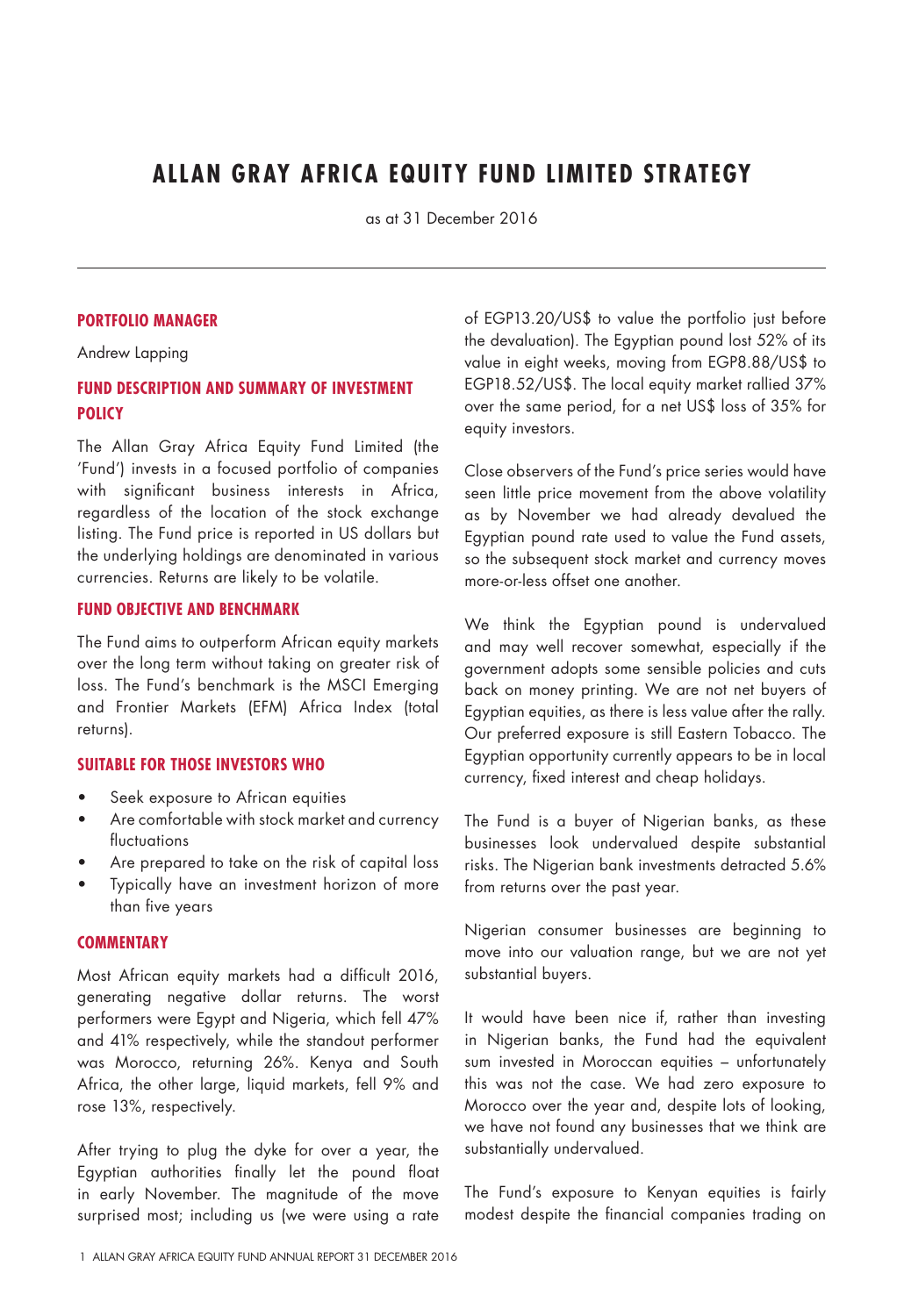# **ALLAN GRAY AFRICA EQUITY FUND LIMITED STRATEGY**

as at 31 December 2016

depressed valuations. The Kenyan shilling is cause for concern. The shilling traded in a remarkably tight range around KES101/US\$ over the past 18 months, despite a rapidly increasing fiscal deficit (now 10% of GDP) and a current account deficit of 6% of GDP. Private sector credit expansion has slowed recently, but a pegged currency and large twin deficits do not usually end well.

Unfortunately, the reason for the sharp rally in Zimbabwean equites over the past six months was not an improving economic situation, but rather a deteriorating one. The government has introduced so called "bond notes" in an attempt to solve the chronic dollar shortage, which could be the harbinger of another bout of money printing. It is very difficult to get dollars out of Zimbabwe, so investors with cash balances are looking to buy real assets, driving up equity valuations. In pricing the Fund, we have devalued the Zimbabwean securities by 20% to reflect this anomaly.

Certain South African industrial companies performed very poorly in 2016. We have begun to buy select stocks, but generally do not find much value in the sector as, despite the price decline, valuations are still high.

Falling African equity prices and valuations over the past 30 months have laid the groundwork for better returns ahead. The Fund owns a collection of undervalued equities that should reward long-term investors with pleasing real returns in the years to come.

*Commentary contributed by Andrew Lapping*

#### **PERFORMANCE IN US\$1 NET OF ALL FEES AND EXPENSES**

| % Returns                                                  | Fund    | Benchmark <sup>2</sup> |
|------------------------------------------------------------|---------|------------------------|
| Cumulative:                                                |         |                        |
| Since inception                                            | 1701.2  | 437.9                  |
| Annualised:                                                |         |                        |
| Since inception                                            | 16.9    | 9.5                    |
| Latest 10 years                                            | 1.7     | 3.0                    |
| Latest 5 years                                             | $-2.8$  | 0.9                    |
| Latest 3 years                                             | $-14.2$ | $-3.6$                 |
| Latest 2 years                                             | $-18.5$ | $-7.1$                 |
| Latest 1 year                                              | 0.1     | 14.8                   |
| Risk measures (since inception, based on month-end prices) |         |                        |
| Maximum drawdown <sup>3</sup>                              | $-52.5$ | $-60.5$                |
| Percentage positive months <sup>4</sup>                    | 57.2    | 57.2                   |
| Annualised monthly volatility <sup>5</sup>                 | 25.3    | 26.7                   |

1. The Fund is currently priced in US dollars. From inception to 30 April 2012 the Fund was priced in South African rands.

2. The current benchmark is the MSCI EFM Africa Index (total returns). From inception to 30 April 2012 the benchmark was the FTSE/JSE All Share Index including income. Performance as calculated by Allan Gray as at 31 December 2016 (source: Bloomberg). Calculation based on the latest available data as supplied by third parties.

- 3. Maximum percentage decline over any period. The maximum drawdown occurred from October 2007 to February 2009 and maximum benchmark drawdown occurred from October 2007 to February 2009. Drawdown is calculated on the total return of the Fund/benchmark (i.e. including income).
- 4. The percentage of calendar months in which the Fund produced a positive monthly return since inception.
- 5. The standard deviation of the Fund's monthly return. This is a measure of how much an investment's return varies from its average over time.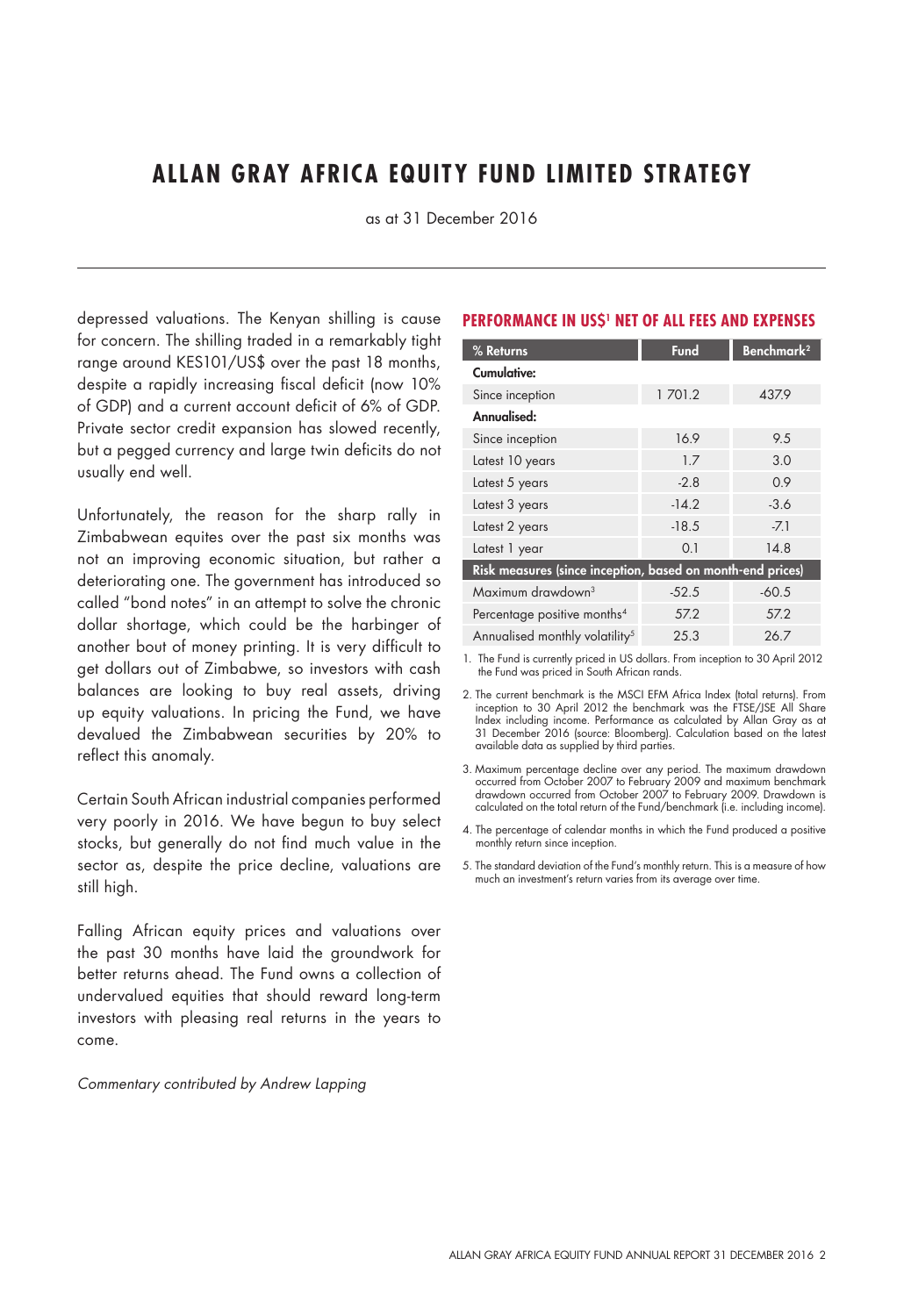# **ALLAN GRAY AFRICA EQUITY FUND LIMITED STRATEGY**

as at 31 December 2016

#### **INCOME DISTRIBUTION FOR THE LAST 12 MONTHS**

| To the extent that income earned in the<br>form of dividends and interest exceeds<br>expenses in the Fund, the Fund will<br>distribute any surplus. | 31 Dec 2016 |
|-----------------------------------------------------------------------------------------------------------------------------------------------------|-------------|
| Dollars per unit                                                                                                                                    | 4.0861      |

### **TOTAL EXPENSE RATIO ('TER') AND TRANSACTION COSTS**

The annual management fee charged is included in the TER. The TER is a measure of the actual expenses incurred by the Fund over a 3-year period (annualised). Since Fund returns are quoted after deduction of these expenses, the TER should not be deducted from the published returns. Transaction costs are disclosed separately.

| TER and Transaction costs breakdown for<br>the 3-year period ending<br>31 December 2016 | %    |
|-----------------------------------------------------------------------------------------|------|
| Total expense ratio                                                                     | 2.06 |
| Fee for benchmark performance                                                           | 1.50 |
| Performance fees                                                                        | 0.29 |
| Custody fees                                                                            | 0.21 |
| Other costs excluding transaction costs                                                 | 0.06 |
| <b>Transaction costs</b>                                                                | 0.22 |
| <b>Total investment charge</b>                                                          | 2.28 |

## **SECTOR ALLOCATION AS AT 31 DECEMBER 2016**

| <b>Sector</b>      | % of Equities                | Benchmark <sup>2</sup> |
|--------------------|------------------------------|------------------------|
| Financials         | 28.7                         | 31.2                   |
| Consumer goods     | 24.4                         | 8.3                    |
| Basic materials    | 14.5                         | 11.2                   |
| Telecommunications | 10.8                         | 8.9                    |
| Oil & gas          | 9.8                          | 0.1                    |
| Consumer services  | 5.5                          | 30.6                   |
| Utilities          | 4.3                          | 0.1                    |
| Industrials        | 2.0                          | 5.7                    |
| Healthcare         | $\qquad \qquad \blacksquare$ | 3.9                    |
| Total <sup>6</sup> | 100.0                        | 100.0                  |

## **COUNTRY OF PRIMARY LISTING AS AT 31 DECEMBER 2016**

| Country            | % of Equities                | Benchmark <sup>2</sup> |
|--------------------|------------------------------|------------------------|
| South Africa       | 27.0                         | 88.4                   |
| Zimbabwe           | 19.7                         |                        |
| Nigeria            | 18.0                         | 2.3                    |
| Egypt              | 18.0                         | 1.8                    |
| Kenya              | 4.5                          | 1.4                    |
| United Kingdom     | 3.6                          |                        |
| Australia          | 3.0                          |                        |
| France             | 3.0                          |                        |
| Uganda             | 2.9                          |                        |
| Canada             | 0.5                          |                        |
| Morocco            |                              | 2.8                    |
| Mauritius          |                              | 0.9                    |
| Romania            | -                            | 0.9                    |
| Malta              | -                            | 0.7                    |
| <b>BRVM</b>        | $\qquad \qquad \blacksquare$ | 0.5                    |
| Tunisia            | -                            | 0.2                    |
| Total <sup>6</sup> | 100.0                        | 100.0                  |

6. There may be slight discrepancies in the totals due to rounding.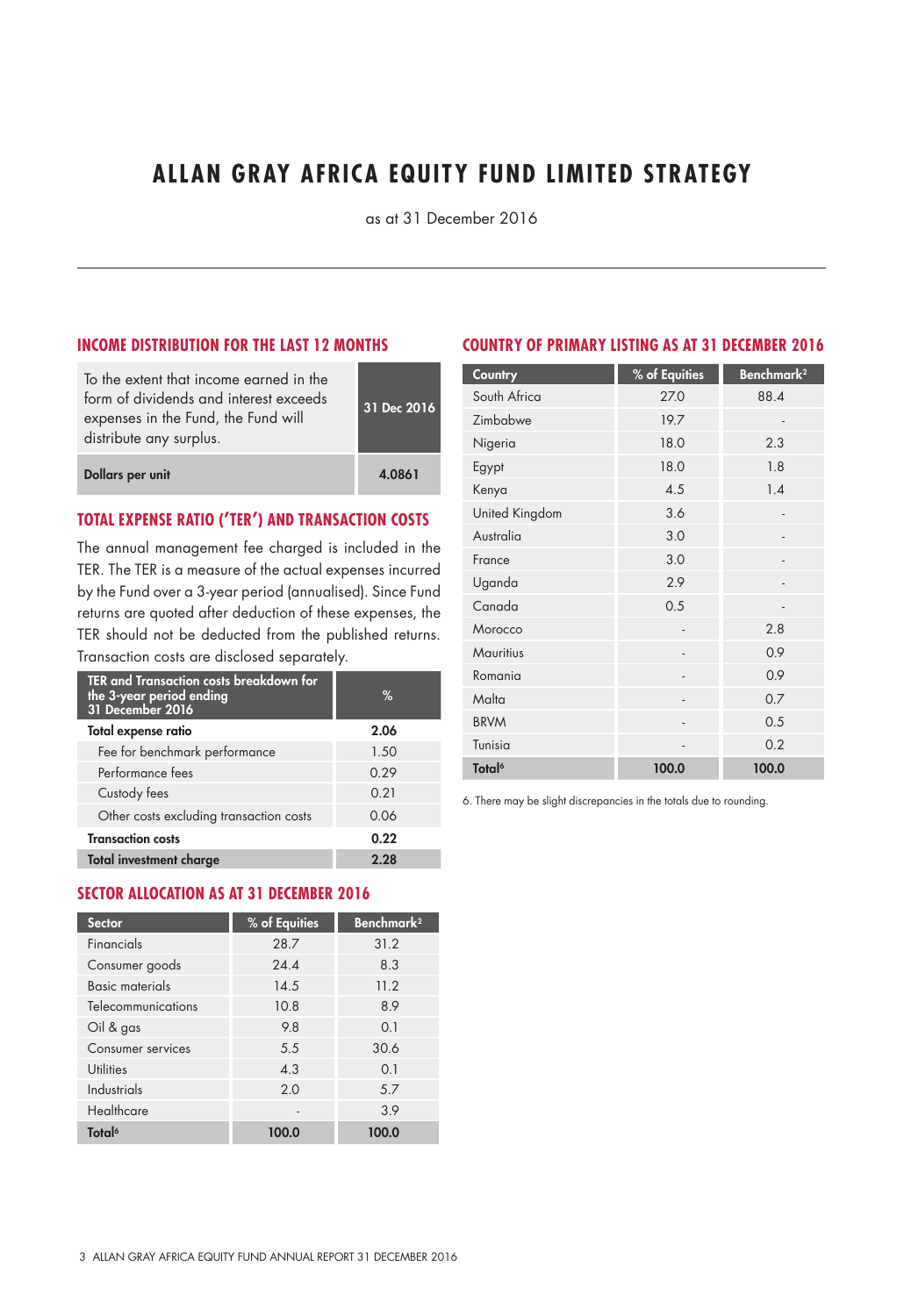# **SCHEDULE OF NET ASSETS**

as at 31 December 2016

|                    |                                      | <b>MARKET VALUE</b> |           | <b>MSCI EFM AFRICA INDEX</b> |
|--------------------|--------------------------------------|---------------------|-----------|------------------------------|
| <b>NUMBER HELD</b> | <b>INSTRUMENT (RANKED BY SECTOR)</b> | <b>USS</b>          | % OF FUND | (TOTAL RETURNS) (%)          |
|                    | <b>FINANCIALS</b>                    | 47 402 950          | 29.0%     | 31.2%                        |
| 969 931            | <b>Standard Bank</b>                 | 10713394            | 6.6%      |                              |
| 451 515 149        | Access Bank                          | 8 698 372           | 5.3%      |                              |
| 125 694 672        | Zenith Bank                          | 6 084 662           | 3.7%      |                              |
| 4 5 2 7 2 3 3      | <b>CFC</b> Stanbic                   | 3 1 1 4 7 6 5       | 1.9%      |                              |
| 277 807 403        | First Bank of Nigeria Holdings       | 3 0 5 4 3 3 1       | 1.9%      |                              |
| 1 504 000          | <b>MMI</b>                           | 2 582 458           | 1.6%      |                              |
| 1029617            | Old Mutual                           | 2 581 050           | 1.6%      |                              |
| 141814             | <b>Nedbank</b>                       | 2 458 050           | 1.5%      |                              |
| 183 357            | <b>Barclays Africa</b>               | 2 2 5 1 3 5 7       | 1.4%      |                              |
| 6776650            | Kenya Commercial Bank                | 1 901 324           | 1.2%      |                              |
|                    | Positions less than 1%               | 3 963 187           | 2.3%      |                              |
|                    | <b>CONSUMER GOODS</b>                | 40 342 690          | 24.7%     | 8.3%                         |
| 1 378 411          | Eastern Tobacco                      | 21 127 019          | 12.9%     |                              |
| 20 950 000         | <b>Delta Corporation</b>             | 14 832 600          | 9.1%      |                              |
| 10 526 667         | <b>Innscor Africa</b>                | 4 042 240           | 2.5%      |                              |
|                    | Positions less than 1%               | 340 831             | 0.2%      |                              |
|                    | <b>BASIC MATERIALS</b>               | 23 917 968          | 14.6%     | 11.2%                        |
| 486899             | Sasol                                | 14 137 104          | 8.7%      |                              |
| 1 161 660          | Zimplats                             | 5 0 29 5 24         | 3.1%      |                              |
| 2 8 2 4 0 0 0      | Caledonia Mining                     | 2897022             | 1.8%      |                              |
|                    | Positions less than 1%               | 1854318             | 1.0%      |                              |
|                    | <b>TELECOMMUNICATIONS</b>            | 17 784 380          | 10.9%     | 8.9%                         |
| 49 424 796         | <b>Econet Wireless Zimbabwe</b>      | 11861950            | 7.3%      |                              |
| 12 136 011         | Global Telecom                       | 5 022 436           | 3.1%      |                              |
|                    | Positions less than 1%               | 899 994             | 0.5%      |                              |
|                    | <b>OIL &amp; GAS</b>                 | 16 083 659          | 9.8%      | 0.1%                         |
| 10 586 313         | SEPLAT Petroleum Development Co      | 10 496 888          | 6.4%      |                              |
| 1 098 509          | Maurel Et Prom                       | 4 876 300           | 3.0%      |                              |
|                    | Positions less than 1%               | 710471              | 0.4%      |                              |
|                    | <b>CONSUMER SERVICES</b>             | 9 123 765           | 5.6%      | 30.6%                        |
| 41 300             | <b>Naspers</b>                       | 6054614             | 3.7%      |                              |
|                    | Positions less than 1%               | 3 069 151           | 1.9%      |                              |
|                    | UTILITIES                            | 7 072 227           | 4.3%      | 0.1%                         |
| 37 624 545         | Umeme                                | 5 095 884           | 3.1%      |                              |
| 24 848 575         | Kenya Power & Lighting               | 1 976 343           | 1.2%      |                              |
|                    | <b>INDUSTRIALS</b>                   | 3 367 916           | 2.1%      | 5.7%                         |
|                    | Positions less than 1%               | 3 367 916           | 2.1%      |                              |
|                    | <b>CASH AND ACCRUALS</b>             | $-1672080$          | $-1.0%$   | ٠                            |
|                    | <b>NET ASSETS</b>                    | 163 423 475         | 100.0%    |                              |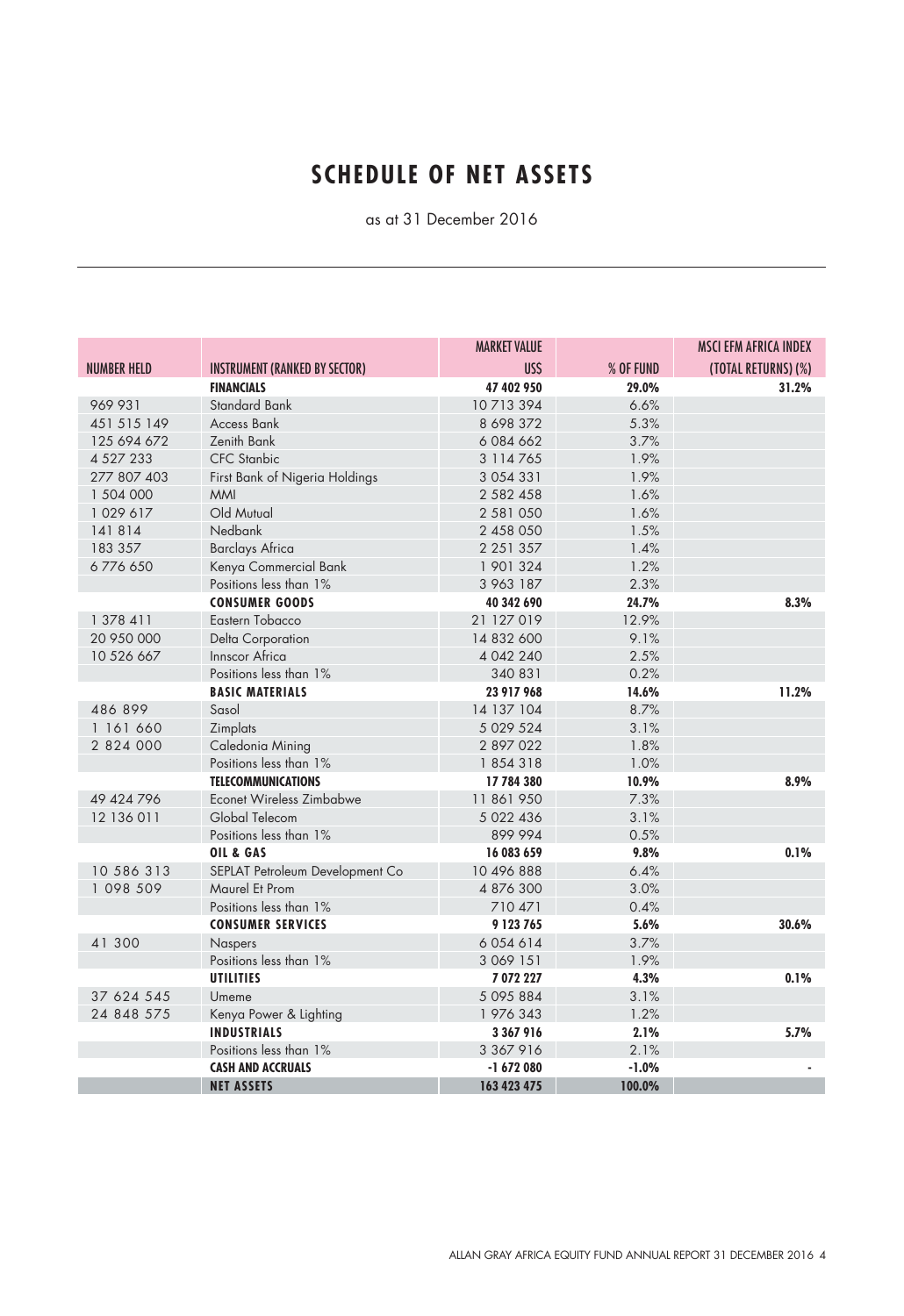# **APPROVAL OF THE ANNUAL FINANCIAL STATEMENTS**

For the year ended 31 December 2016

The directors of the Fund are responsible for the preparation of the annual financial statements and related financial information included in this report.

The annual financial statements, which comprise the financial position as at 31 December 2016 and its financial performance and cash flows for the year ended 31 December 2016, are set out on pages 7 to 27 and have been approved by the board of directors of the Fund and are signed on its behalf by:

Director Director

15 March 2017 15 March 2017

John CR Collis Craig Bodenstab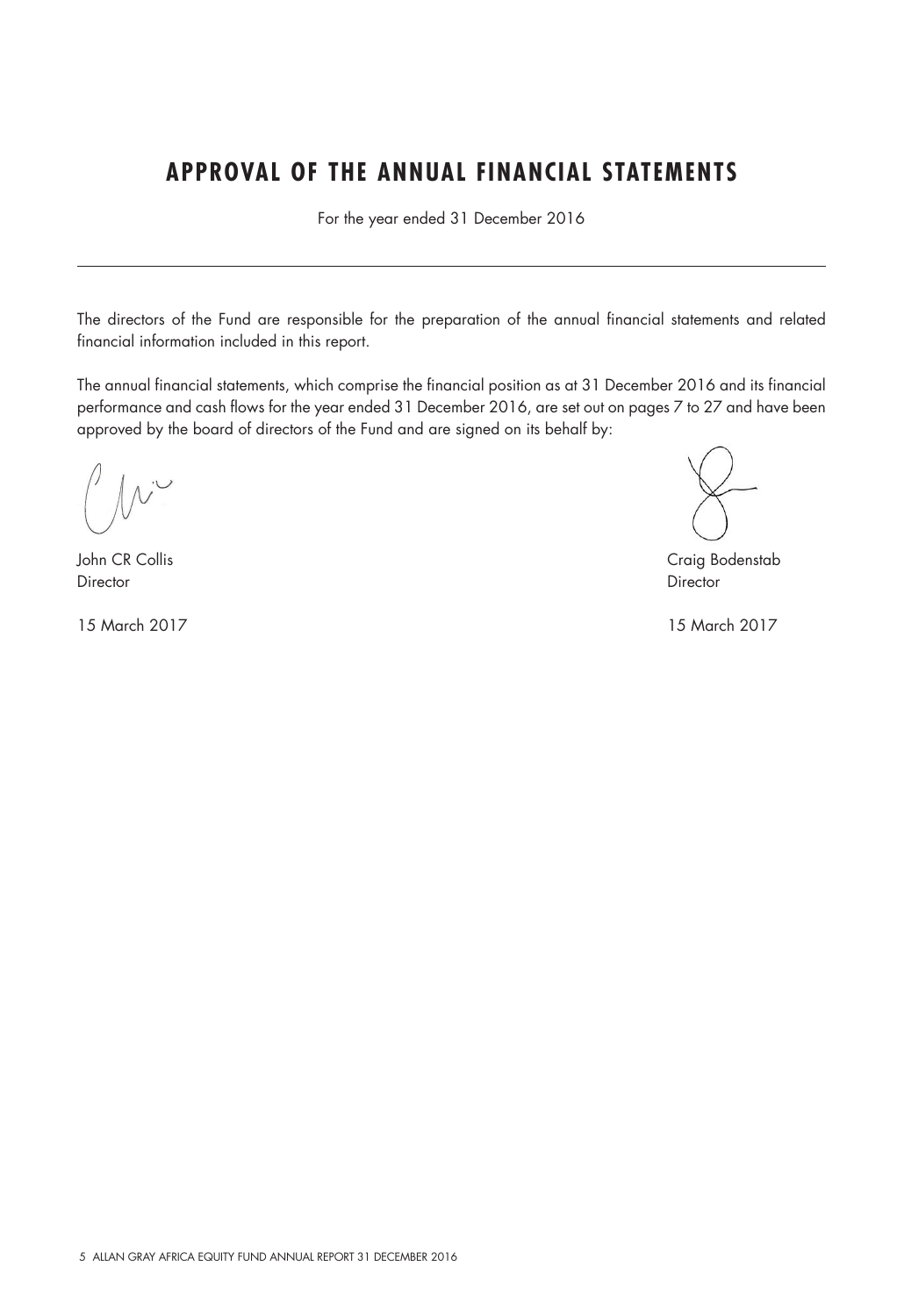## **INDEPENDENT AUDITORS' REPORT**

## **TO THE BOARD OF DIRECTORS AND MEMBERS OF ALLAN GRAY AFRICA EQUITY FUND LIMITED (THE 'FUND')**

We have audited the accompanying financial statements of the Fund, which comprise the statement of financial position as at 31 December 2016 and the statements of comprehensive income, changes in net assets attributable to holders of redeemable shares and cash flows for the year ended 31 December 2016, and a summary of significant accounting policies and other explanatory information on pages 7 to 27.

## **DIRECTORS' RESPONSIBILITY FOR THE FINANCIAL STATEMENTS**

The Fund's directors are responsible for the preparation and fair presentation of these financial statements in accordance with International Financial Reporting Standards, and for such internal control as management determines is necessary to enable the preparation of financial statements that are free from material misstatement, whether due to fraud or error.

### **AUDITORS' RESPONSIBILITY**

Our responsibility is to express an opinion on these financial statements based on our audit. We conducted our audit in accordance with Canadian generally accepted auditing standards. Those standards require that we comply with ethical requirements and plan and perform the audit to obtain reasonable assurance about whether the financial statements are free from material misstatement.

An audit involves performing procedures to obtain audit evidence about the amounts and disclosures in the financial statements. The procedures selected depend on the auditors' judgment, including the assessment of the risks of material misstatement of the financial statements, whether due to fraud or error. In making those risk assessments, the auditors consider internal controls relevant to the Fund's preparation and fair presentation of the financial statements in order to design audit procedures that are appropriate in the circumstances, but not for the purpose of expressing an opinion on the effectiveness of the Fund's internal control. An audit also includes evaluating the appropriateness of accounting policies used and the reasonableness of accounting estimates made by management, as well as evaluating the overall presentation of the financial statements.

We believe that the audit evidence we have obtained is sufficient and appropriate to provide a basis for our audit opinion.

#### **OPINION**

In our opinion, the financial statements present fairly, in all material respects, the financial position of the Fund as at 31 December 2016 and its financial performance and its cash flows for the year ended 31 December 2016 in accordance with International Financial Reporting Standards.

Ernet + Young LLP

**Chartered Professional Accountants Licensed Public Accountants** 

15 March 2017 Toronto, Canada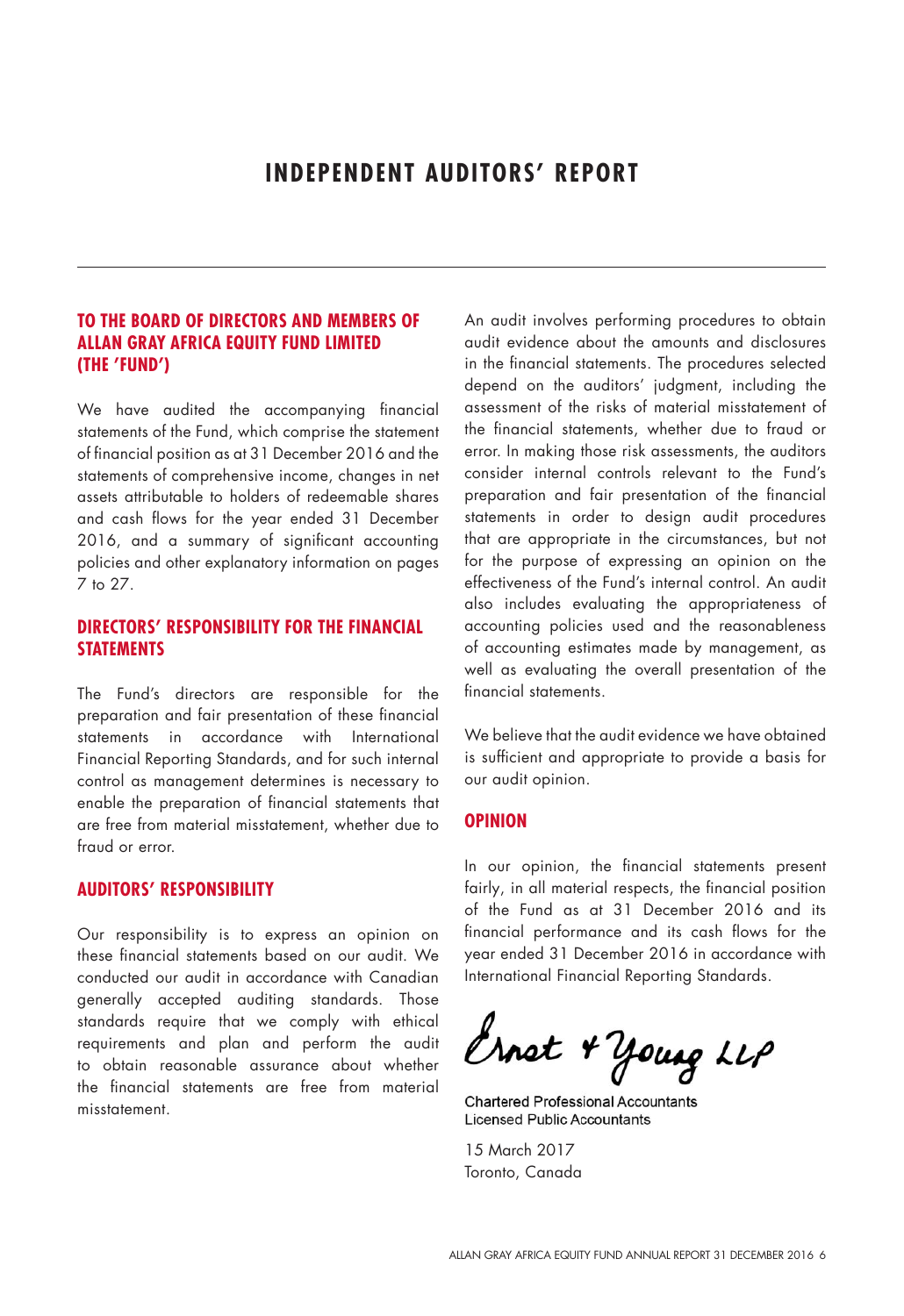# **STATEMENT OF FINANCIAL POSITION**

as at 31 December 2016

|                                                                                                | <b>NOTE</b>    | 2016<br><b>USS</b> | 2015<br><b>USS</b> |
|------------------------------------------------------------------------------------------------|----------------|--------------------|--------------------|
| <b>ASSETS</b>                                                                                  |                |                    |                    |
| Financial assets at fair value through profit or loss                                          | $\mathcal{P}$  | 165 095 555        | 162 844 482        |
| Cash and cash equivalents                                                                      | 3              | 4 1 2 6 4 8 0      | 7 670 720          |
| Trade and other receivables                                                                    | $\overline{4}$ | 65 474             | 67 002             |
| <b>TOTAL ASSETS</b>                                                                            |                | 169 287 509        | 170 582 204        |
| <b>LIABILITIES</b>                                                                             |                |                    |                    |
| Trade and other payables                                                                       | 5              | 376 121            | 393 959            |
| Distribution payable                                                                           | 8              | 5 487 913          | 5 5 48 3 29        |
| <b>TOTAL LIABILITIES, EXCLUDING NET ASSETS ATTRIBUTABLE TO HOLDERS</b><br>OF REDEEMABLE SHARES |                | 5 864 034          | 5 942 288          |
| <b>NET ASSETS ATTRIBUTABLE TO HOLDERS OF REDEEMABLE SHARES</b>                                 |                | 163 423 475        | 164 639 916        |

The above Statement of financial position should be read in conjuction with the accompanying notes.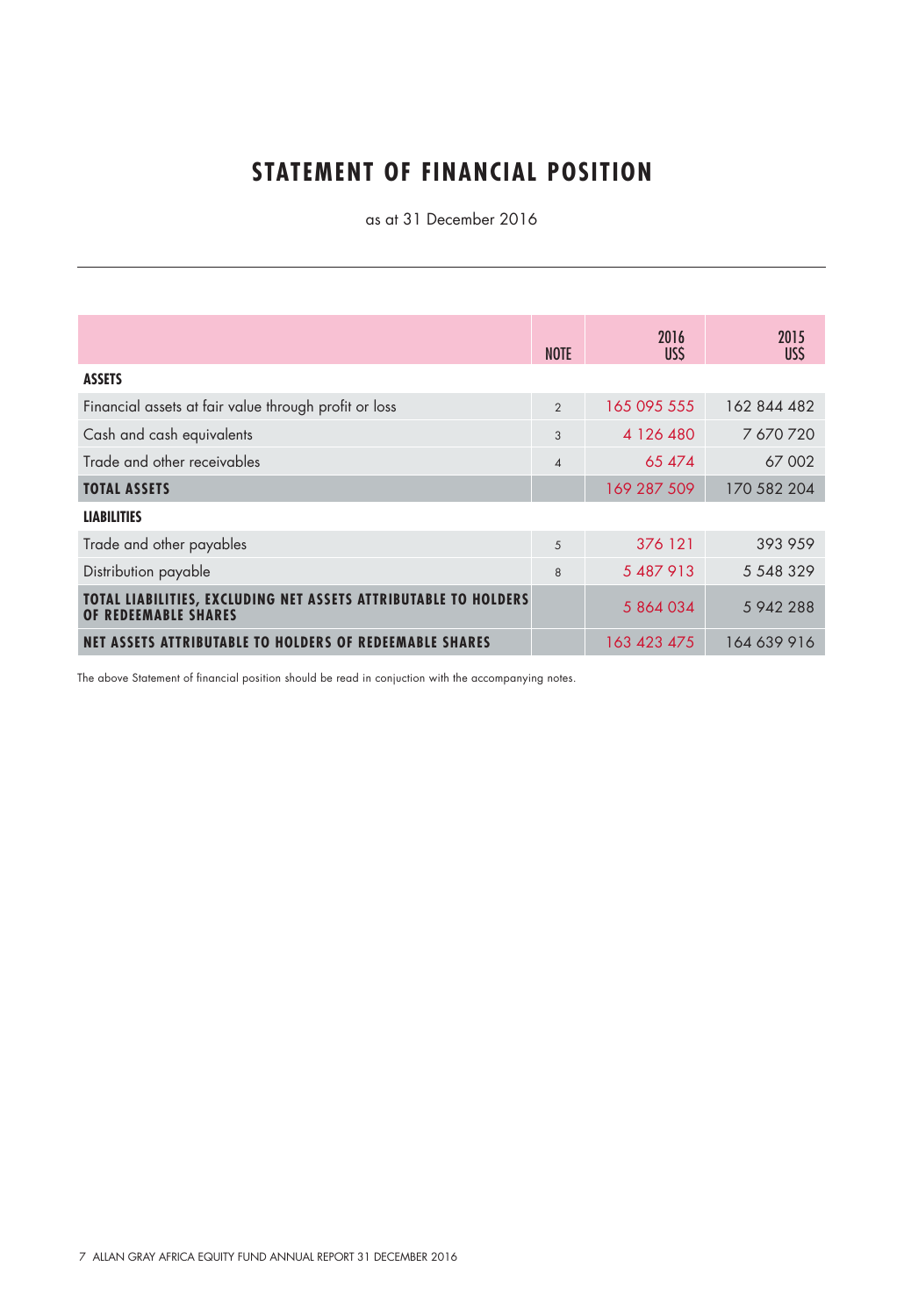# **STATEMENT OF COMPREHENSIVE INCOME**

For the year ended 31 December 2016

|                                                             | <b>NOTE</b> | 2016<br><b>USS</b> | 2015<br><b>USS</b> |
|-------------------------------------------------------------|-------------|--------------------|--------------------|
| <b>NET INVESTMENT GAINS / (LOSSES)</b>                      |             | 3 0 5 4 2 1 1      | (84 713 897)       |
| <b>Dividends</b>                                            |             | 8 076 065          | 11898698           |
| Interest                                                    |             | 255                | 48                 |
| Realised gains / (losses) on disposal of investments        |             | 1719636            | (2, 456, 915)      |
| Unrealised losses on investments                            |             | (5838345)          | (93 241 563)       |
| Foreign exchange losses                                     |             | (903737)           | (947 598)          |
| Other income                                                |             | 337                | 33 433             |
| <b>OPERATING EXPENSES</b>                                   |             | (2588680)          | (6 391 372)        |
| Management fees                                             |             | (1 293 647)        | (3825187)          |
| Audit fees                                                  |             | (39 451)           | (41951)            |
| Custodian fees                                              |             | (310 509)          | (506 293)          |
| <b>Transaction</b> fees                                     |             | (11 462)           | (14349)            |
| Administration fees                                         |             | (43710)            | (62091)            |
| Withholding taxes                                           |             | (866024)           | (1907687)          |
| Other expenses                                              |             | (23 877)           | (33814)            |
| TOTAL COMPREHENSIVE INCOME / (LOSS) BEFORE FINANCE COSTS    |             | 465 531            | (91105269)         |
| Finance cost - distribution to holders of redeemable shares | 8           | (5487913)          | (5, 548, 329)      |
| <b>TOTAL COMPREHENSIVE LOSS FOR THE YEAR</b>                |             | (5022382)          | (96 653 598)       |

The above Statement of comprehensive income should be read in conjuction with the accompanying notes.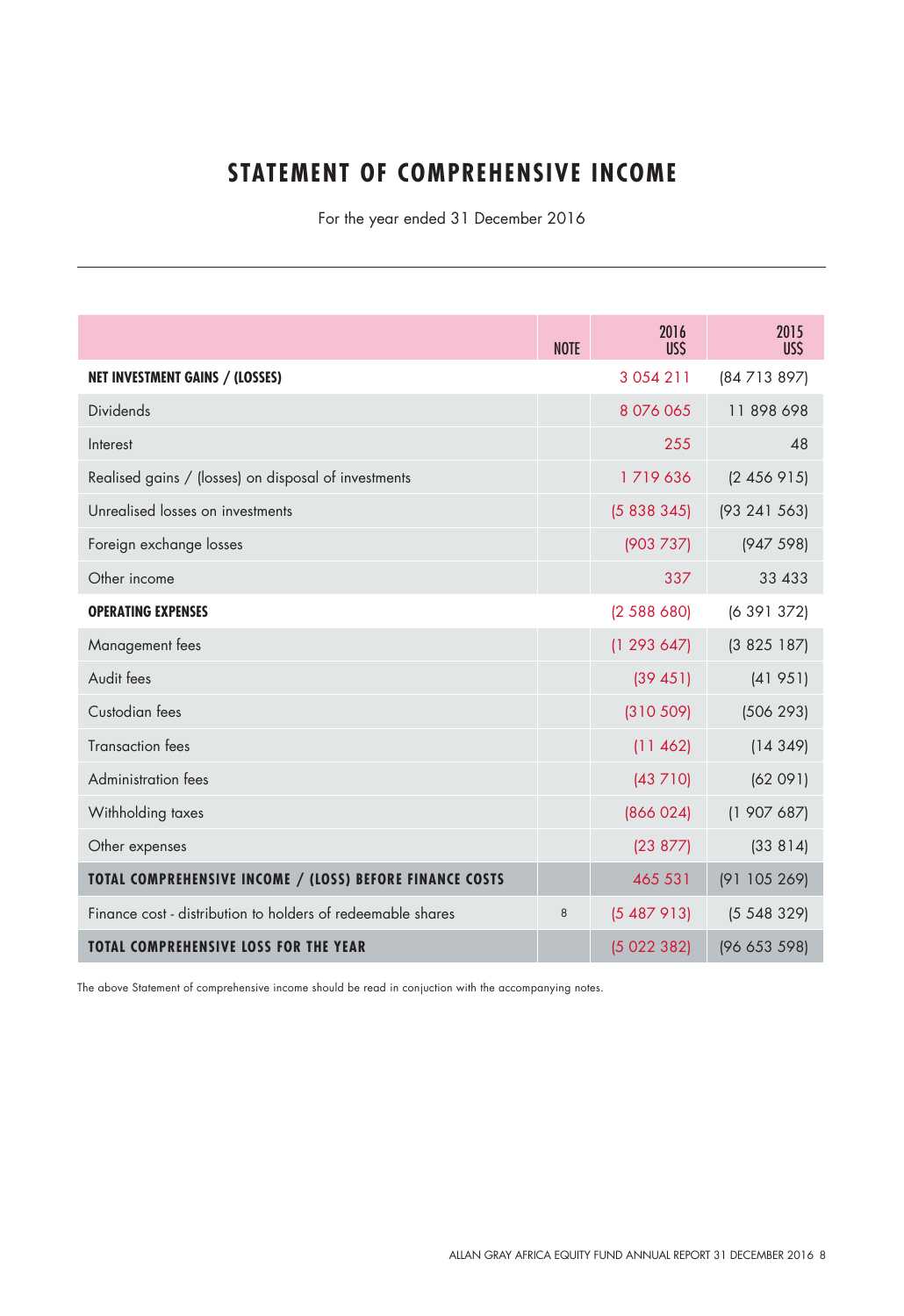# **STATEMENT OF CHANGES IN NET ASSETS ATTRIBUTABLE TO HOLDERS OF REDEEMABLE SHARES**

For the year ended 31 December 2016

|                                       | <b>NOTE</b> | NET ASSETS ATTRIBUTABLE TO<br><b>HOLDERS OF REDEEMABLE</b><br><b>SHARES</b><br><b>USS</b> | NUMBER OF<br><b>SHARES</b> | NET ASSET VALUE<br><b>PER SHARE</b><br><b>USS</b> |
|---------------------------------------|-------------|-------------------------------------------------------------------------------------------|----------------------------|---------------------------------------------------|
| <b>BALANCE AT 31 DECEMBER 2014</b>    |             | 274 928 193                                                                               | 1 405 523                  | 195.61                                            |
| Total comprehensive loss for the year |             | (96 653 598)                                                                              |                            |                                                   |
| Net capital withdrawals               |             | (13634679)                                                                                | (95253)                    |                                                   |
| <b>BALANCE AT 31 DECEMBER 2015</b>    |             | 164 639 916                                                                               | 1 310 270                  | 125.65                                            |
| Total comprehensive loss for the year |             | (5022382)                                                                                 |                            |                                                   |
| Net capital contributions             |             | 3 805 941                                                                                 | 32799                      |                                                   |
| <b>BALANCE AT 31 DECEMBER 2016</b>    | 8           | 163 423 475                                                                               | 1 343 069                  | 121.68                                            |

The above Statement of changes in net assets attributable to holders of redeemable shares should be read in conjuction with the accompanying notes.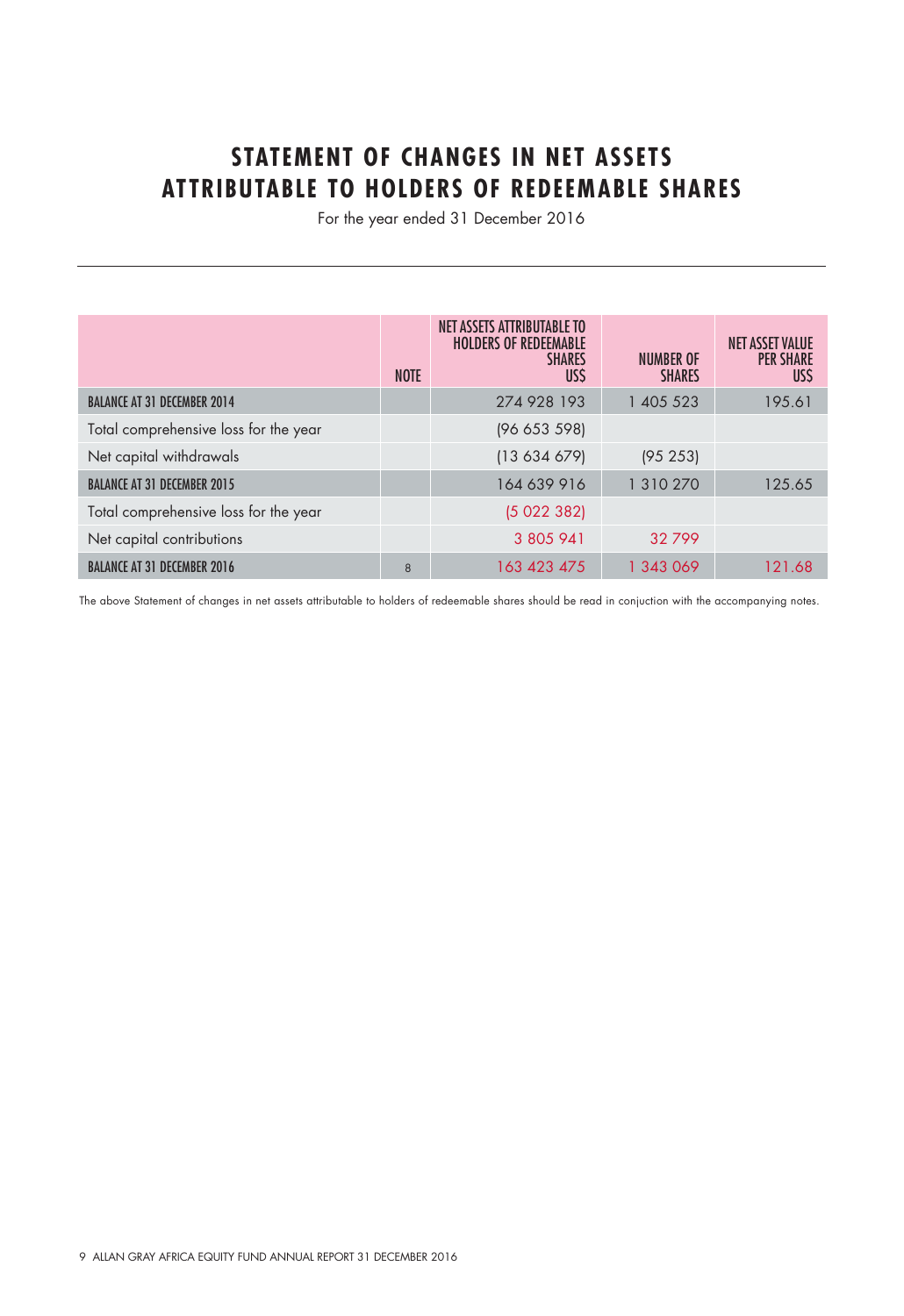# **STATEMENT OF CASH FLOWS**

For the year ended 31 December 2016

|                                                                    | <b>NOTF</b> | 2016<br><b>USS</b> | 2015<br><b>USS</b> |
|--------------------------------------------------------------------|-------------|--------------------|--------------------|
| <b>CASH FLOW FROM OPERATING ACTIVITIES</b>                         |             |                    |                    |
| Net cash outflow from operations before working capital<br>changes | 6.1         | (1722319)          | (4450252)          |
| Working capital changes                                            | 6.2         | (16310)            | (276908)           |
| Interest received                                                  |             | 255                | 48                 |
| Dividends received, net of withholding tax                         |             | 7 210 041          | 9 9 9 1 0 1 1      |
| <b>NET CASH GENERATED BY OPERATING ACTIVITIES</b>                  |             | 5 471 667          | 5 263 899          |
| <b>CASH FLOW FROM INVESTING ACTIVITIES</b>                         |             |                    |                    |
| Acquisition of investments                                         |             | (41 786 598)       | (59 741 290)       |
| Proceeds from sale of investments                                  |             | 35 416 817         | 67 781 905         |
| NET CASH UTILISED BY INVESTING ACTIVITIES                          |             | (6369781)          | 8 040 615          |
| <b>CASH FLOW FROM FINANCING ACTIVITIES</b>                         |             |                    |                    |
| Proceeds from issue of redeemable shares                           |             | 67 455             | 4 0 8 4 8 0 7      |
| Redemption of redeemable shares                                    |             | (1809844)          | (17719486)         |
| NET CASH FLOWS UTILISED BY FINANCING ACTIVITIES                    |             | (1742389)          | (13634679)         |
| Net decrease in cash and cash equivalents                          |             | (2640503)          | (330165)           |
| Cash and cash equivalents at the beginning of the year             |             | 7 670 720          | 8 948 483          |
| Effect of exchange rate changes on cash and cash equivalents       |             | (903737)           | (947 598)          |
| CASH AND CASH EQUIVALENTS AT THE END OF THE YEAR                   |             | 4 126 480          | 7 670 720          |
| <b>SUPPLEMENTAL INFORMATION:</b>                                   |             |                    |                    |
| Actual interest received                                           |             | 255                | 48                 |
| Actual dividends received, net of withholding tax                  |             | 7 211 569          | 10 044 093         |

The above Statement of cash flows should be read in conjuction with the accompanying notes.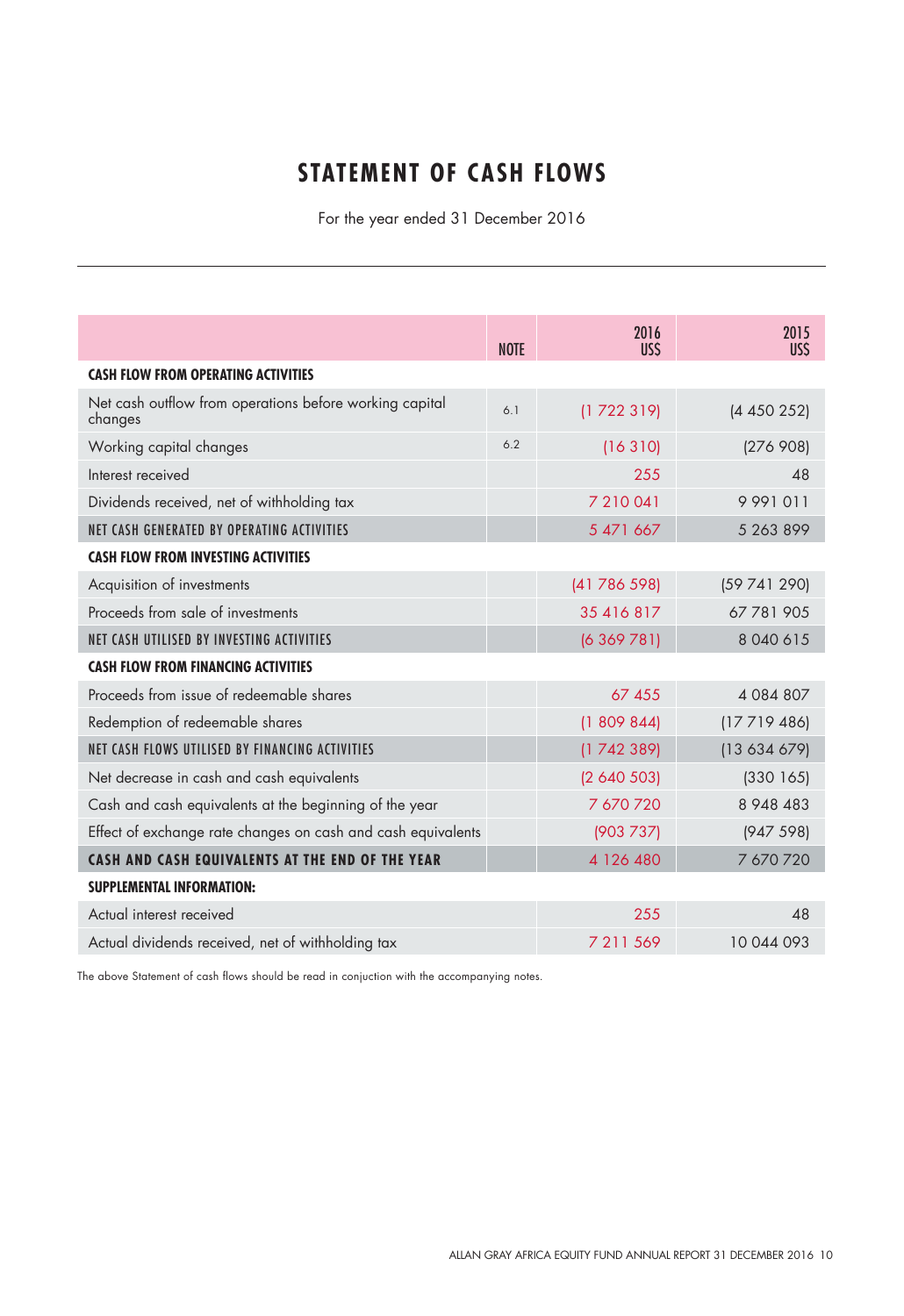## **CORPORATE INFORMATION**

Allan Gray Africa Equity Fund Limited (the 'Fund') was incorporated on 22 April 1997 and is a limited liability company of unlimited duration. The Fund was launched to the public on 1 July 1998 and is a Bermuda exempted Mutual Fund Company. The investment manager of the Fund is Allan Gray International Proprietary Limited (the 'Investment Manager'). Allan Gray Proprietary Limited is the investment advisor to the Fund.

The financial statements of the Fund were authorised for issue by the board of directors on 15 March 2017.

## **1. ACCOUNTING STANDARDS AND POLICIES**

## **1.1 BASIS OF PREPARATION**

The financial statements have been prepared on a going concern basis, using the historical cost basis, except for financial instruments that have been measured at either fair value or amortised cost, in accordance with International Financial Reporting Standards ('IFRS'). These financial statements are presented in US dollars, being the functional currency of the Fund.

## **1.2 IFRS**

The Fund has adopted all new and revised standards, interpretations and amendments issued by the International Accounting Standards Board (the 'IASB') and the IFRS Interpretations Committee of the IASB that are relevant to its operations and effective for the annual accounting period ended 31 December 2016.

The significant accounting policies adopted in the preparation of the financial statements are set out on the following page and are in accordance with and comply with IFRS.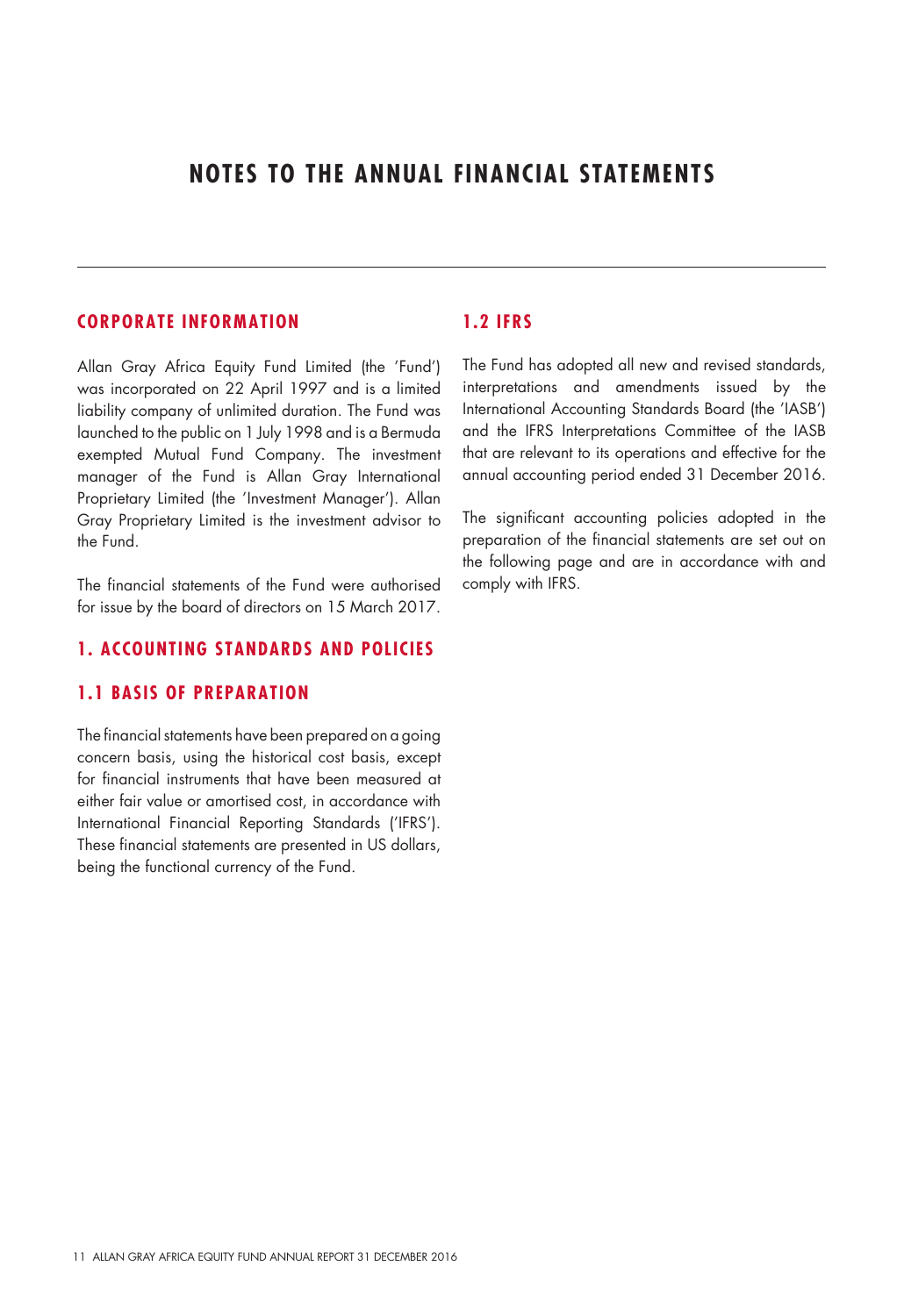The following new, revised and amended IFRS standards, interpretations and amendments applicable to the Fund were adopted during the year:

|       | <b>STANDARDS</b>                                             | EFFECTIVE DATE:<br><b>YEARS BEGINNING</b><br>ON/AFTER | <b>IMPACT</b>      |
|-------|--------------------------------------------------------------|-------------------------------------------------------|--------------------|
| IAS 1 | Presentation of Financial Statements (Disclosure initiative) | 1 January 2016                                        | No material impact |

The following new or revised IFRS standards, interpretations and amendments applicable to the Fund have been issued but are not yet effective:

|                  | <b>STANDARDS</b>                                | EFFECTIVE DATE:<br>YEARS BEGINNING<br>ON/AFTER | IMPACT             |
|------------------|-------------------------------------------------|------------------------------------------------|--------------------|
| IAS <sub>7</sub> | Statement of Cash Flows (Disclosure initiative) | 1 January 2017                                 | No material impact |
| <b>IFRS 7</b>    | Financial Instruments: Disclosures (Amendment)  | 1 January 2018                                 | No material impact |
| <b>IFRS 9</b>    | <b>Financial Instruments</b>                    | 1 January 2018                                 | No material impact |
| IFRS 15          | Revenue from Contracts with Customers           | 1 January 2018                                 | No material impact |

A number of other changes, that are effective for accounting periods ended after 31 December 2016, have been issued by the IASB and IFRS Interpretations Committee. However, these are not considered relevant to the Fund's operations.

## **1.3 ACCOUNTING POLICIES**

The Fund has identified the accounting policies that are most significant to its business operations and the understanding of its results. These accounting policies are set out below and have been consistently applied.

## **1.3.1 NET INVESTMENT INCOME**

Net investment income comprises interest income, dividend income, other income and realised and unrealised gains and losses on investments.

## INTEREST INCOME

Interest is recognised in the Statement of comprehensive income using the effective interest method.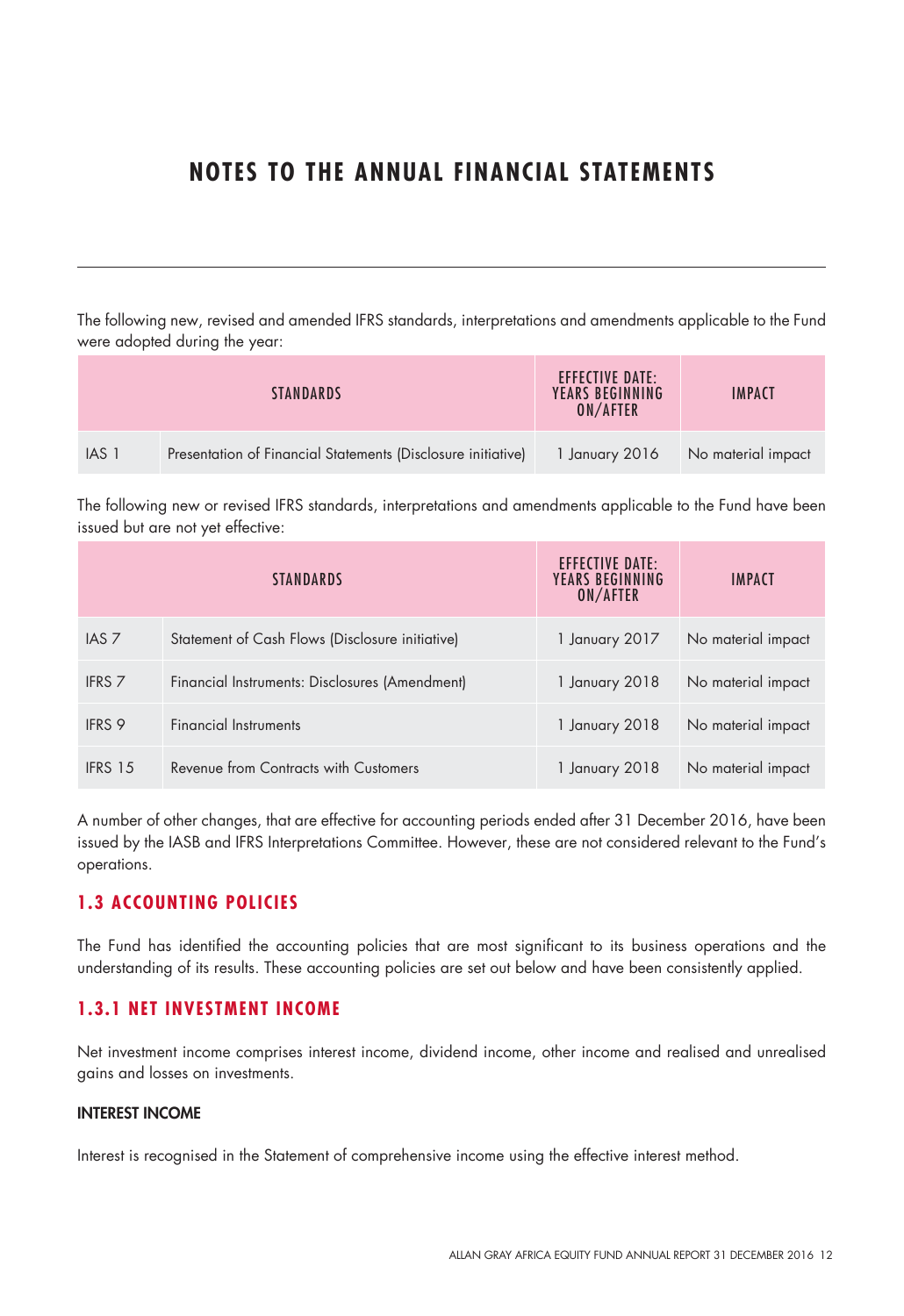#### DIVIDEND INCOME

Dividends are recognised when the last date to register for the dividend has passed. Dividend income is presented gross of any non-recoverable withholding taxes, which are disclosed separately in the Statement of comprehensive income.

#### OTHER INCOME

Investors are charged 0.5% when subscribing for Fund shares. Investors may be charged 0.5% when redeeming Fund shares in the case of significant redemptions. These charges are paid into the Fund to offset the costs associated with the transactions that are borne by the Fund. The Investment Manager may waive these charges if transactions substantially offset one another.

#### INVESTMENT GAINS AND LOSSES

Changes in the fair value of financial assets held at fair value through profit or loss, and gains or losses made on the disposal of these financial assets, calculated using the average cost method, are recognised in profit or loss.

### **1.3.2 ANNUAL MANAGEMENT FEE**

The annual management fee ranges from 0.5% to 2.5% depending on the relative return of the Fund to the benchmark, before fees. The fee is calculated on a base of 1.5% plus one twenty-fifth of the cumulative three-year relative performance, subject to a floor of 0.5% and cap of 2.5%. For example if the cumulative three year performance of the fund is 20% and that of the benchmark is 15%, the fee rate is:  $1.5\% + (20\% - 15\%) / 25 = 1.7\%$ .

## **1.3.3 EXPENSES**

All expenses are recognised on an accrual basis in profit or loss.

## **1.3.4 DISTRIBUTIONS TO HOLDERS OF REDEEMABLE SHARES**

Distributions from the Fund will be automatically reinvested in additional redeemable shares unless a holder of redeemable shares requests in writing that any dividends be paid to them.

All unclaimed dividends may be invested or otherwise made use of by the directors for the benefit of the Fund until claimed. No dividend shall bear interest against the Fund. An entitlement shall lapse in favour of the Fund if not claimed within 12 years after the accrual of such entitlement.

Distributions to holders of redeemable shares are recognised in the Statement of comprehensive income as finance costs.

## **1.3.5 TAXATION**

There is no income tax, corporation tax, profits tax, withholding tax, capital gains tax, capital transfer tax, estate or stamp duty or inheritance tax in Bermuda payable by the Fund or its Members in respect of shares in the Fund. The government of Bermuda has undertaken that in the event that any income, profit, capital, capital gains, estate or inheritance taxes are levied in Bermuda in the future, the Fund and its shares will be exempt from such taxes until 31 March 2035.

Income and capital gains on the Fund's investments, however, may be subject to taxes in certain countries.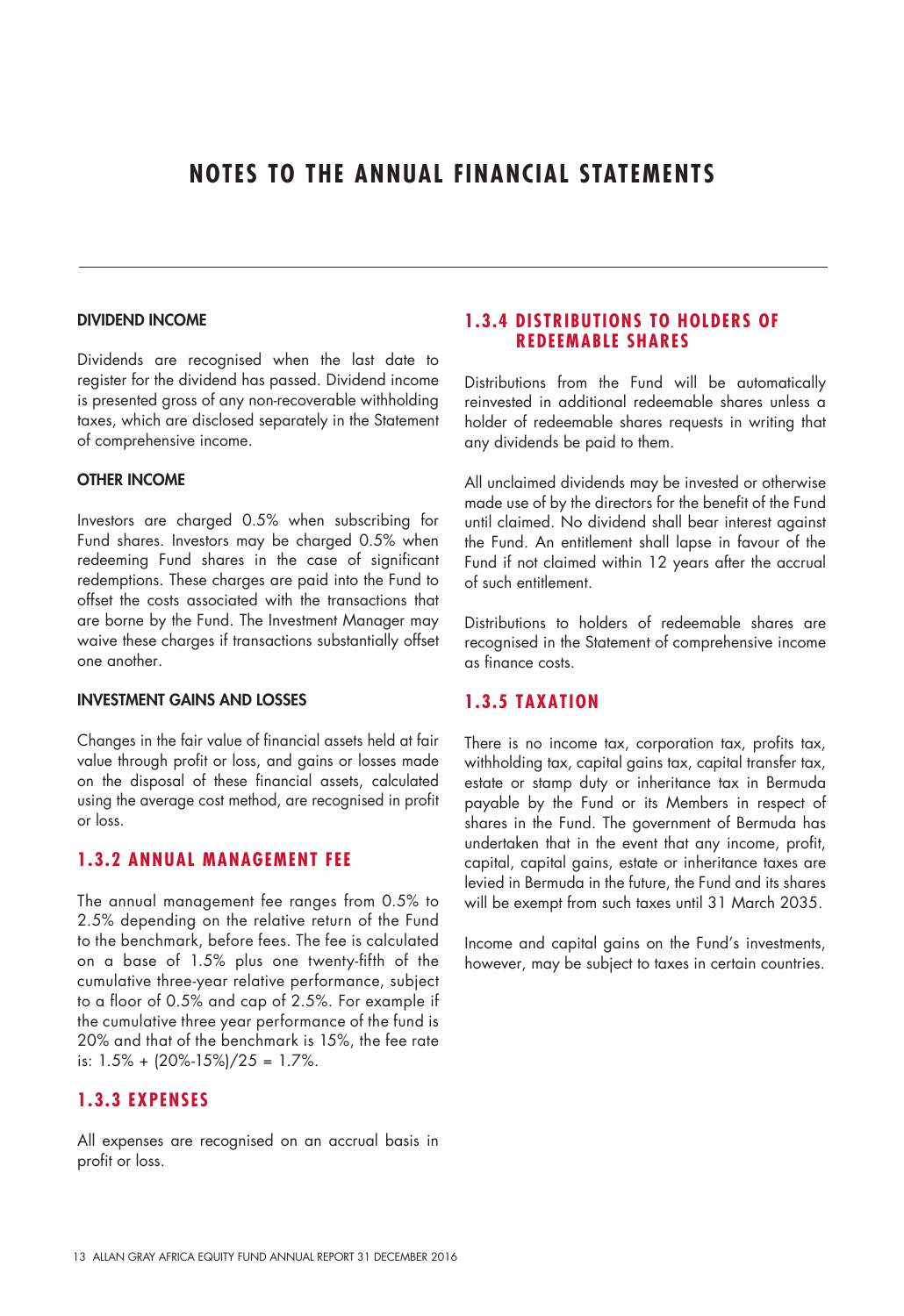## **1.3.6 FINANCIAL INSTRUMENTS: FINANCIAL ASSETS AND LIABILITIES**

## **CLASSIFICATION**

The Fund classifies its investment in equity instruments, related derivatives and money market instruments as financial assets at fair value through profit or loss.

#### FINANCIAL ASSETS AT FAIR VALUE THROUGH PROFIT OR LOSS

The Fund's investments in equity instruments are designated upon initial recognition on the basis that they are part of a group of financial assets that are managed and have their performance evaluated on a fair value basis, in accordance with risk management and investment strategies of the Fund, as set out in the Fund's offering document. Derivatives are categorised as held for trading and are not designated as effective hedging instruments in terms of IAS 39. When a derivative financial instrument is not designated in a hedge relationship that qualifies for hedge accounting, all changes in its fair value are recognised immediately in profit or loss.

#### LOANS AND RECEIVABLES

Loans and receivables are non-derivative financial assets with fixed or determinable payments that are not quoted in an active market. Loans and receivables comprise cash and cash equivalents and trade and other receivables, which include dividend receivable and amounts due from brokers, which are short-term in nature.

#### FINANCIAL LIABILITIES AT AMORTISED COST

The Fund classifies its trade and other payables and distribution payable as financial liabilities at amortised cost, which is measured at amortised cost. Trade and other payables include accrued expenses and amounts due to brokers, which are short term in nature. Amortised cost approximates fair value due to the short term nature of the financial liabilities.

#### RECOGNITION AND MEASUREMENT

A 'regular way' contract is one that requires the delivery of an asset within the time frame established, generally by regulation or convention within the marketplace concerned. Regular way purchases and sales of financial assets are recognised using trade date accounting. Trade date accounting refers to (a) the recognition of an asset to be received and the liability to pay for it on the trade date, and (b) derecognition of an asset that is sold, recognition of any gain or loss on disposal and the recognition of a receivable from the buyer for payment on the trade date. The trade date is the date that an entity commits itself to purchase or to sell an asset.

Financial instruments are recognised on the trade date at fair value, plus, in the case of assets not at fair value through profit or loss, directly attributable transaction costs. The Fund determines the classification of its financial instruments on initial recognition, when the Fund becomes a party to the contract governing the instrument.

#### FINANCIAL ASSETS AT FAIR VALUE THROUGH PROFIT OR LOSS

Financial assets designated as at fair value through profit or loss are measured at fair value. Subsequent to initial recognition, investments at fair value through profit or loss are marked to market on a daily basis with changes in fair value taken through profit or loss as gains and losses. Attributable transaction costs are recognised in profit or loss as incurred.

#### LOANS AND RECEIVABLES AND FINANCIAL LIABILITIES AT AMORTISED COST

Loans and receivables and financial liabilities at amortised cost are measured initially at fair value plus any directly attributable transaction costs. Subsequent to initial recognition, loans and receivables and financial liabilities at amortised cost are measured at amortised cost using the effective interest method, less any impairment losses. Amortised cost approximates fair value due to the short term nature of loans and receivables and financial liabilities.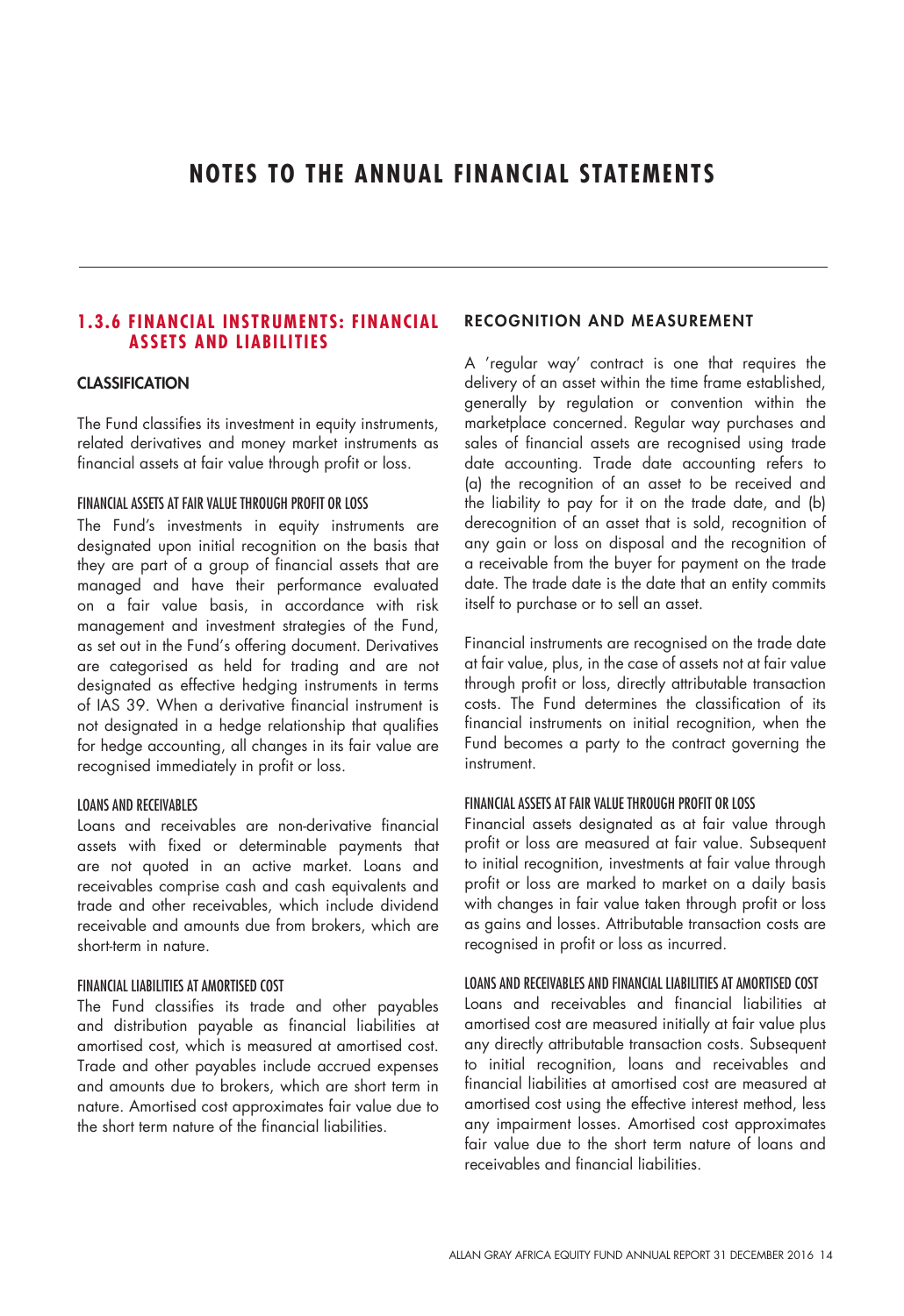Gains and losses are recognised in profit or loss when loans and receivables and financial liabilities at amortised cost are derecognised or impaired, and through the amortisation process.

### DERECOGNITION OF FINANCIAL ASSETS AND LIABILITIES

A financial asset is derecognised where:

- The rights to receive cash flows from the asset have expired, or
- The Fund has transferred its rights to receive cash flows from the asset, or
- The Fund has assumed an obligation to pay the received cash flows in full without material delay to a third party under a 'pass-through' arrangement. Either (a) the Fund has transferred substantially all the risks and rewards of the asset, or (b) the Fund has neither transferred nor retained substantially all the risks and rewards of the asset, but has transferred control of the asset.

A financial liability is derecognised when the obligation under the liability is discharged, cancelled or expires. Where an existing financial liability is replaced by another from the same lender on substantially different terms, or the terms of an existing liability are substantially modified, such an exchange or modification is treated as a derecognition of the original liability and the recognition of a new liability, and the difference in the respective carrying amounts is recognised in profit or loss.

### DETERMINATION OF FAIR VALUE

Financial instruments carried at fair value are valued based on a quoted price in an active market. For all other financial instruments not traded in an active market, the fair value is determined by using appropriate valuation techniques.

An analysis of fair values of financial instruments and further details as to how they are measured, are provided in note 7.

#### OFFSETTING FINANCIAL INSTRUMENTS

A financial asset and a financial liability are offset, and the net amount presented in the Statement of financial position, only when the Fund currently has a legally enforceable right to set off the recognised amounts and intends either to settle on a net basis, or to realise the asset and settle the liability simultaneously.

Income and expense items are only offset to the extent that their related instruments have been offset in the Statement of financial position.

## **1.3.7 CASH AND CASH EQUIVALENTS**

Cash and cash equivalents are short-term highly liquid investments that are readily convertible to known amounts of cash, and are subject to insignificant risk of changes in value. Balances held for the purposes of meeting short-term cash commitments, rather than for investment or other purposes, are current assets and disclosed separately on the face of the Statement of financial position.

Subsequent to initial recognition, cash and cash equivalents, accounts receivable and accounts payable are measured at amortised cost using the effective interest rate method.

#### **1.3.8 AMOUNTS DUE FROM AND DUE TO BROKERS**

Amounts due from and to brokers represent receivables for securities sold and payables for securities purchased (in a regular way transaction) that have been contracted for but not yet settled or delivered on the Statement of financial position date. These are included in trade and other receivables, and in trade and other payables, respectively.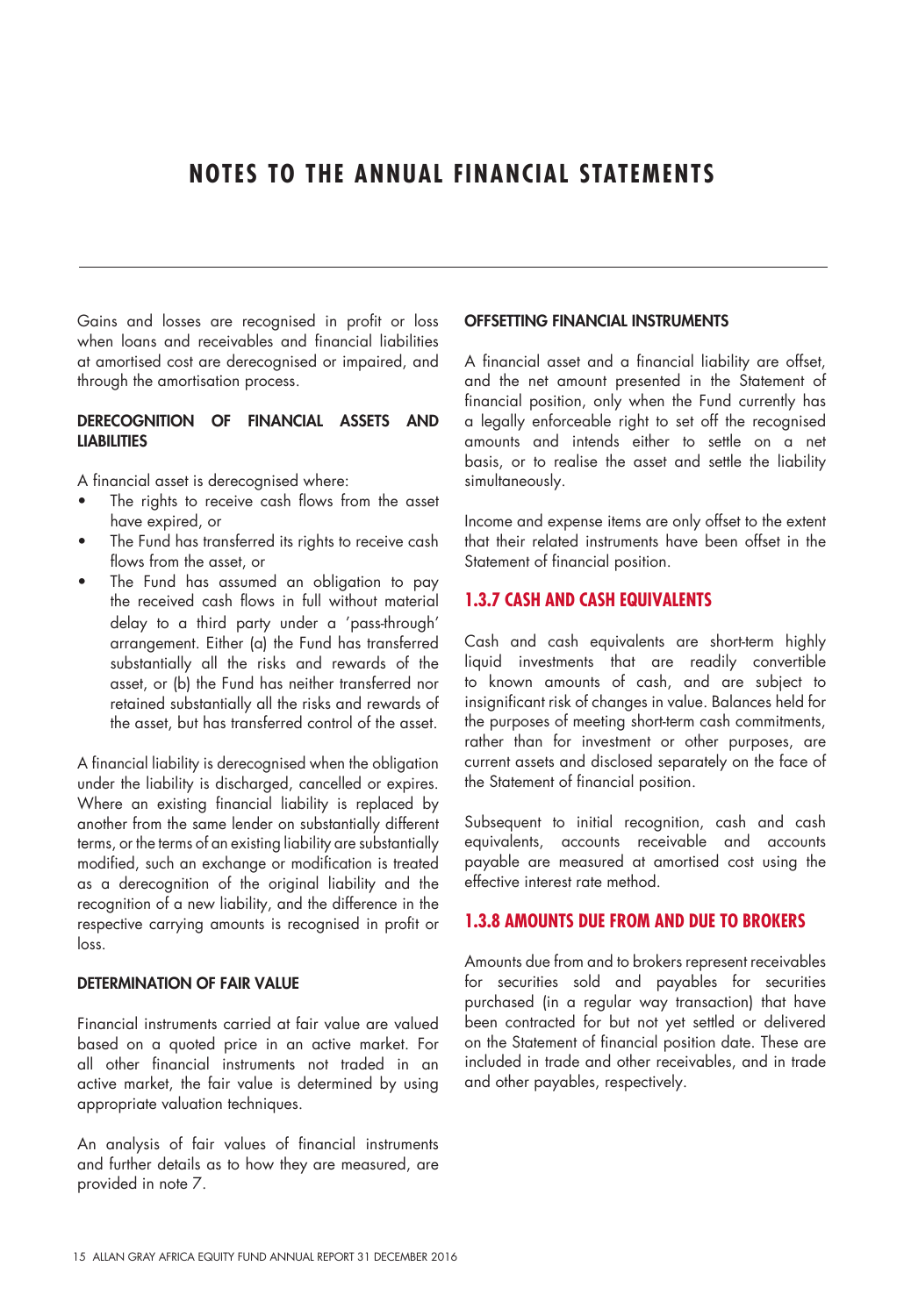These amounts are recognised initially at fair value and subsequently measured at amortised cost using the effective interest method, less provision for impairment for amounts due from brokers. Amortised cost approximates fair value due to the short term nature of amounts due from and to brokers. A provision for impairment of amounts due from brokers is established when there is objective evidence that the Fund will not be able to collect all amounts due from the relevant broker.

## **1.3.9 FOREIGN CURRENCIES**

The Fund's functional currency is the US dollar, which is the currency in which the performance of the Fund is evaluated and its liquidity is managed. Foreign currency items are recorded at the exchange rate ruling on the transaction date.

Monetary assets and liabilities denominated in foreign currencies are translated to US dollars at rates of exchange ruling at the Statement of financial position date or when settled. Gains and losses arising from the translation of these monetary assets and liabilities are recognised in profit or loss.

Realised and unrealised foreign currency gains or losses on investments measured at fair value through profit or loss are included in the Statement of comprehensive income in realised gains / (losses) on disposal of investments and unrealised losses on investments, respectively. Realised and unrealised foreign currency gains or losses on all other financial instruments denominated in foreign currencies are included in the Statement of comprehensive income in Foreign exchange losses.

## **1.3.10 NET ASSETS ATTRIBUTABLE TO HOLDERS OF REDEEMABLE SHARES**

Shares issued by the Fund are classified as financial liabilities and disclosed as net assets attributable holders of redeemable shares. The value of net assets attributable to holders is what is commonly known as the capital value of the Fund. This financial liability (as defined by IAS 32) represents the holders' right to a residual interest in the Fund's net assets.

## **1.3.11 CRITICAL JUDGEMENT IN APPLYING THE FUND'S ACCOUNTING POLICIES**

The preparation of the Fund's financial statements requires the Investment Manager to make judgements, estimates and assumptions that affect the amounts recognised in the financial statements. However, uncertainty about these assumptions and estimates could result in outcomes that could require a material adjustment to the carrying amount of the asset or liability affected in the future.

When the fair value of financial assets and liabilities recorded in the Statement of financial position cannot be derived from active markets, they are determined using a variety of valuation techniques. Refer to note 7.2.

## **1.3.12 EVENTS SUBSEQUENT TO YEAR-END**

There were no significant events subsequent to year-end.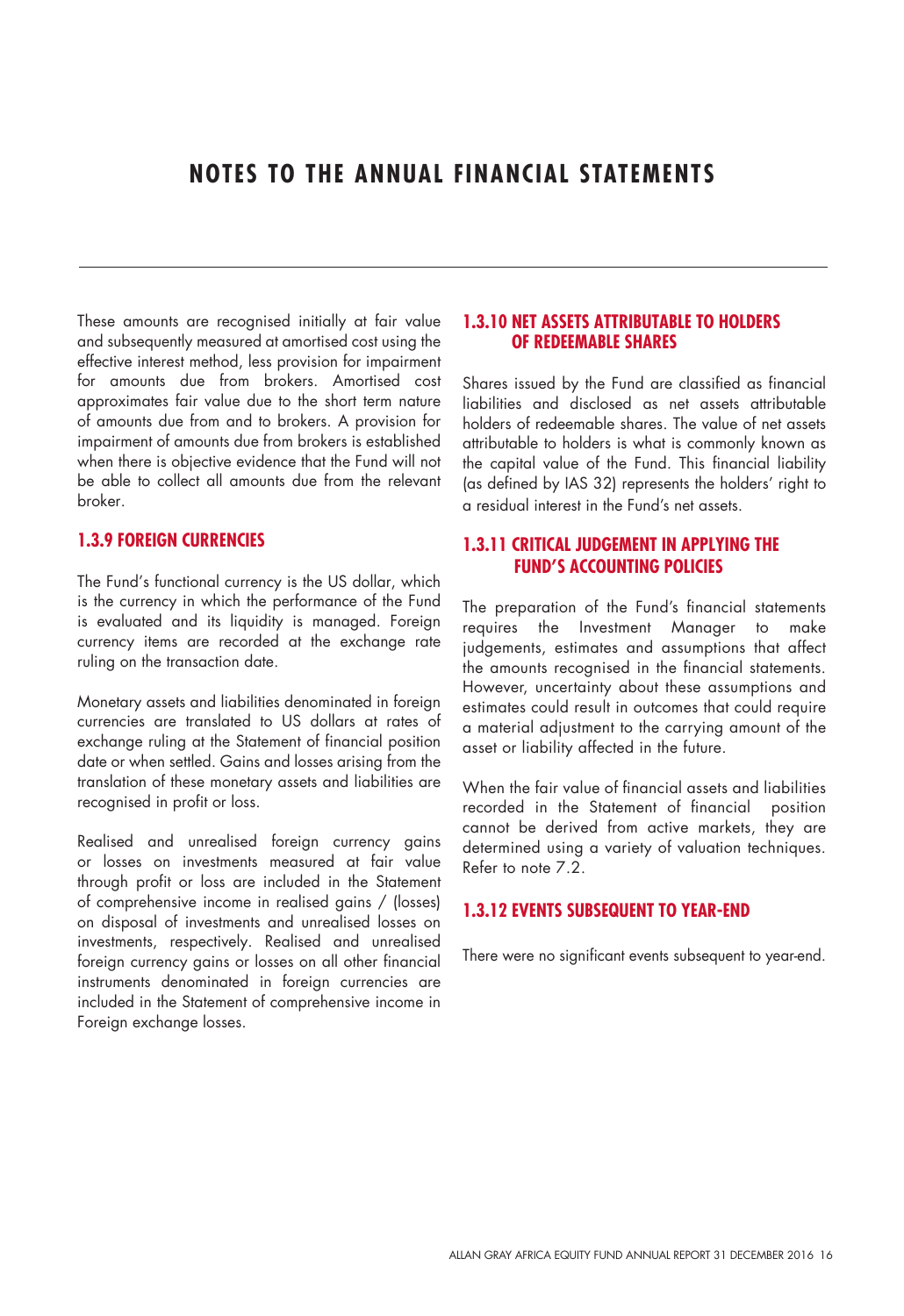| 2016<br><b>USS</b> | 2015<br><b>USS</b>                                       |
|--------------------|----------------------------------------------------------|
|                    |                                                          |
| 165 095 555        | 162 844 482                                              |
| 165 095 555        | 162 844 482                                              |
|                    |                                                          |
| 4 126 480          | 7 670 720                                                |
| 4 126 480          | 7 670 720                                                |
|                    |                                                          |
| 65 474             | 67 002                                                   |
| 65 474             | 67 002                                                   |
|                    |                                                          |
| 206 370            | 235 095                                                  |
| 169751             | 158 864                                                  |
| 376 121            | 393 959                                                  |
|                    | 2. FINANCIAL ASSETS AT FAIR VALUE THROUGH PROFIT OR LOSS |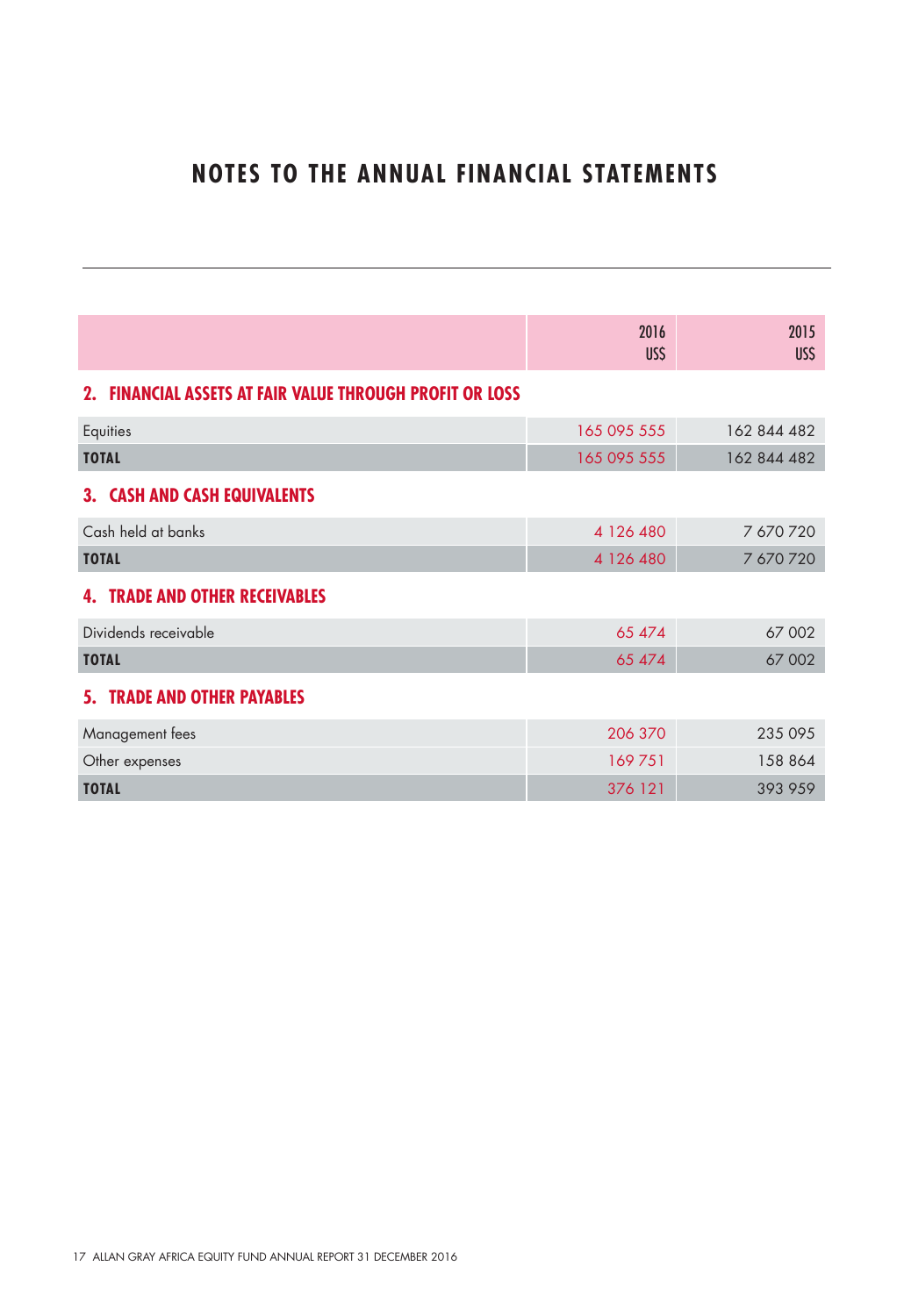|                                                                            | 2016       | 2015         |
|----------------------------------------------------------------------------|------------|--------------|
|                                                                            | <b>USS</b> | <b>USS</b>   |
| <b>6. NOTES TO THE STATEMENTS OF CASH FLOWS</b>                            |            |              |
| <b>6.1 NET CASH OUTFLOW FROM OPERATIONS BEFORE WORKING CAPITAL CHANGES</b> |            |              |
| Total comprehensive loss for the year                                      | (5022382)  | (96 653 598) |
| Adjustments:                                                               |            |              |
| Realised (gains) / losses on disposal of investments                       | (1719636)  | 2 456 915    |
| Unrealised losses on investments                                           | 5 838 345  | 93 241 563   |
| Foreign exchange losses                                                    | 903 737    | 947 598      |
| Interest income                                                            | (255)      | (48)         |
| Dividend income, net of withholding tax                                    | (7210041)  | (9991011)    |
| Finance cost - distribution to holders of redeemable shares                | 5 487 913  | 5 5 48 3 29  |
| <b>TOTAL</b>                                                               | (1722319)  | (4 450 252)  |
| <b>6.2 WORKING CAPITAL CHANGES</b>                                         |            |              |
| Decrease in trade and other receivables                                    | 1528       | 53 082       |
| Decrease in trade and other payables                                       | (17838)    | (329990)     |
| <b>TOTAL</b>                                                               | (16310)    | (276908)     |

## **7. FINANCIAL INSTRUMENTS**

Details of the significant accounting policies and methods adopted, including the criteria for recognition, the basis of measurement and the basis on which income and expenses are recognised, in respect of each class of financial asset and financial liability are disclosed in note 1 to the financial statements.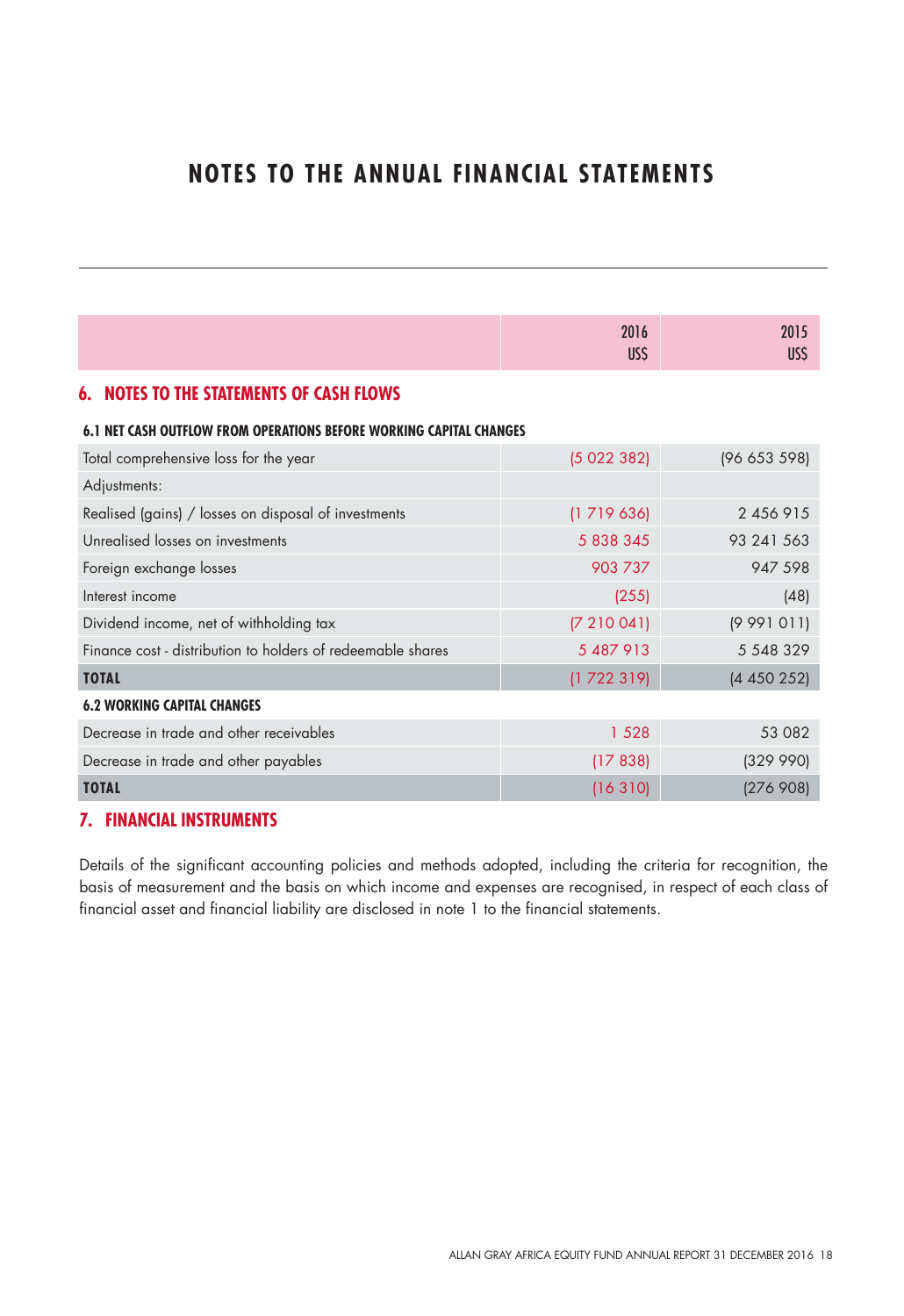## **CATEGORISATION OF FINANCIAL INSTRUMENTS AT 31 DECEMBER 2016**

|                                                          | <b>LOANS AND</b><br><b>RECEIVABLES</b><br><b>USS</b> | <b>FINANCIAL ASSETS</b><br><b>MEASURED AT FAIR</b><br><b>VALUE</b><br><b>USS</b> | <b>FINANCIAL</b><br><b>LIABILITIES</b><br><b>MEASURED AT</b><br>AMORTISED COST<br><b>USS</b> | <b>TOTAL</b><br><b>USS</b> |
|----------------------------------------------------------|------------------------------------------------------|----------------------------------------------------------------------------------|----------------------------------------------------------------------------------------------|----------------------------|
| <b>ASSETS</b>                                            |                                                      |                                                                                  |                                                                                              |                            |
| Financial assets at fair value through<br>profit or loss |                                                      | 165 095 555                                                                      |                                                                                              | 165 095 555                |
| Cash and cash equivalents                                | 4 126 480                                            |                                                                                  |                                                                                              | 4 126 480                  |
| Trade and other receivables                              | 65 474                                               |                                                                                  |                                                                                              | 65 474                     |
| <b>TOTAL ASSETS</b>                                      | 4 191 954                                            | 165 095 555                                                                      |                                                                                              | 169 287 509                |
| <b>LIABILITIES</b>                                       |                                                      |                                                                                  |                                                                                              |                            |
| Trade and other payables                                 |                                                      |                                                                                  | 376 121                                                                                      | 376 121                    |
| Distribution payable                                     | ٠                                                    |                                                                                  | 5 487 913                                                                                    | 5 487 913                  |
| TOTAL LIABILITIES                                        | ٠                                                    |                                                                                  | 5 864 034                                                                                    | 5 864 034                  |

## **CATEGORISATION OF FINANCIAL INSTRUMENTS AT 31 DECEMBER 2015**

|                                                          | <b>LOANS AND</b><br><b>RECEIVABLES</b><br><b>USS</b> | <b>FINANCIAL ASSETS</b><br><b>MEASURED AT FAIR</b><br><b>VALUE</b><br><b>USS</b> | <b>FINANCIAL</b><br><b>LIABILITIES</b><br><b>MEASURED AT</b><br>AMORTISED COST<br><b>USS</b> | <b>TOTAL</b><br>US\$ |
|----------------------------------------------------------|------------------------------------------------------|----------------------------------------------------------------------------------|----------------------------------------------------------------------------------------------|----------------------|
| <b>ASSETS</b>                                            |                                                      |                                                                                  |                                                                                              |                      |
| Financial assets at fair value through<br>profit or loss | ٠                                                    | 162 844 482                                                                      |                                                                                              | 162 844 482          |
| Cash and cash equivalents                                | 7 670 720                                            | $\overline{\phantom{a}}$                                                         |                                                                                              | 7 670 720            |
| Trade and other receivables                              | 67 002                                               | $\overline{\phantom{a}}$                                                         |                                                                                              | 67 002               |
| <b>TOTAL ASSETS</b>                                      | 7737722                                              | 162 844 482                                                                      |                                                                                              | 170 582 204          |
| <b>LIABILITIES</b>                                       |                                                      |                                                                                  |                                                                                              |                      |
| Trade and other payables                                 | $\overline{\phantom{a}}$                             |                                                                                  | 393 959                                                                                      | 393 959              |
| Distribution payable                                     | ٠                                                    | $\overline{\phantom{0}}$                                                         | 5 5 48 3 29                                                                                  | 5 5 48 3 29          |
| TOTAL LIABILITIES                                        | ۰                                                    | ٠                                                                                | 5 942 288                                                                                    | 5 942 288            |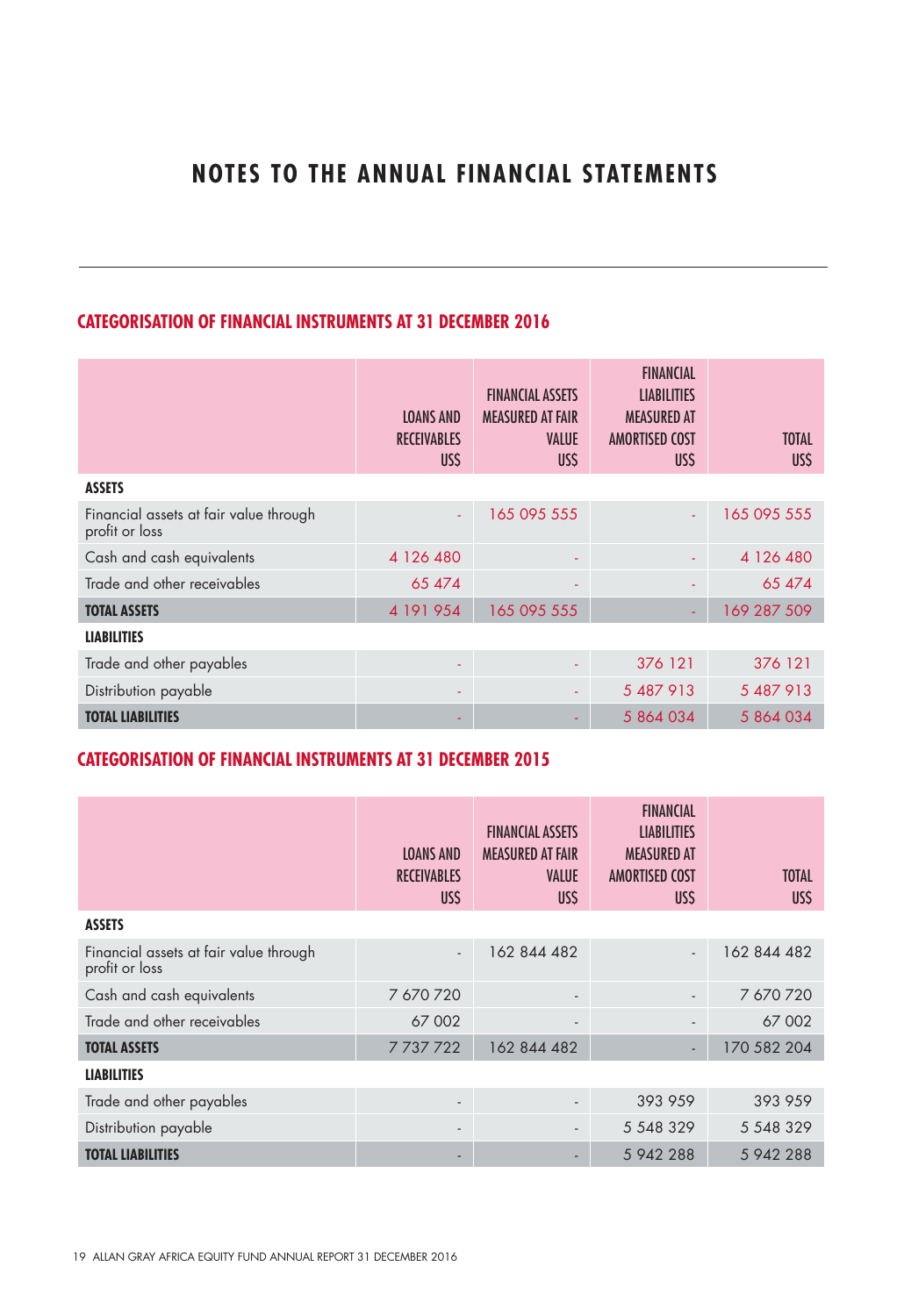## **7.1 FINANCIAL RISK MANAGEMENT POLICIES AND OBJECTIVES**

The Fund's investment portfolio may comprise equities, equity-linked securities, interest-bearing non-equity linked securities and cash and cash equivalents. The Fund may invest in listed and unlisted securities and these securities may be denominated in local or foreign currency.

The Fund invests in a focused portfolio of assets that are selected for their perceived superior fundamental value and expected risk and return profile. The Fund seeks to take advantage of opportunities that arise and may invest a substantial portion of the assets in a single country or region rather than a diversified portfolio of assets with exposure to a basket of African countries.

The Fund defines 'African securities' as equities in companies with significant business interests in Africa, regardless of the location of the stock exchange listing.

#### MARKET RISK

The Fund's investing activities expose holders of Fund shares to various types of risk that are associated with the financial instruments and markets in which the Fund invests. Market risk is defined as the risk that the fair value or future cash flows of a financial instrument will fluctuate because of changes in market prices and includes interest rate, foreign currency and other price risks.

The following table shows the Funds exposure to price and interest rate risks, split into the different types of financial instruments held by the Fund at 31 December 2016. The analysis only relates to instruments subject to those specific risks.

| <b>EXPOSURE</b>                      | 2016<br><b>USS</b> | 2015<br><b>USS</b> |  |  |
|--------------------------------------|--------------------|--------------------|--|--|
| <b>SUBJECT TO PRICE RISK</b>         |                    |                    |  |  |
| Equities                             | 165 095 555        | 162 844 482        |  |  |
| <b>SUBJECT TO INTEREST RATE RISK</b> |                    |                    |  |  |
| Cash and cash<br>equivalents         | 4 126 480          | 7 670 720          |  |  |

### PRICE RISK

Price risk is the risk that the fair value or future cash flows of a financial instrument will fluctuate because of changes in market prices (other than those arising from interest rate or currency risk), whether the changes are caused by factors specific to the individual financial instrument or its issuer, or factors affecting similar financial instruments traded in the market. Holders of redeemable shares are exposed to changes in the market values of the individual investments underlying the Fund. Exposure to price risk is mainly through listed instruments.

As a result of the nature of the Fund's underlying investments, there will be significant price fluctuations in the pursuit of superior long-term returns, and there will be periods when the equities in the Fund underperform its benchmark and/or generate negative absolute returns. Short-term performance can be volatile, and investors are encouraged to focus on long-term returns when evaluating the Fund's performance, as the Investment Manager takes a long-term view when making investment decisions.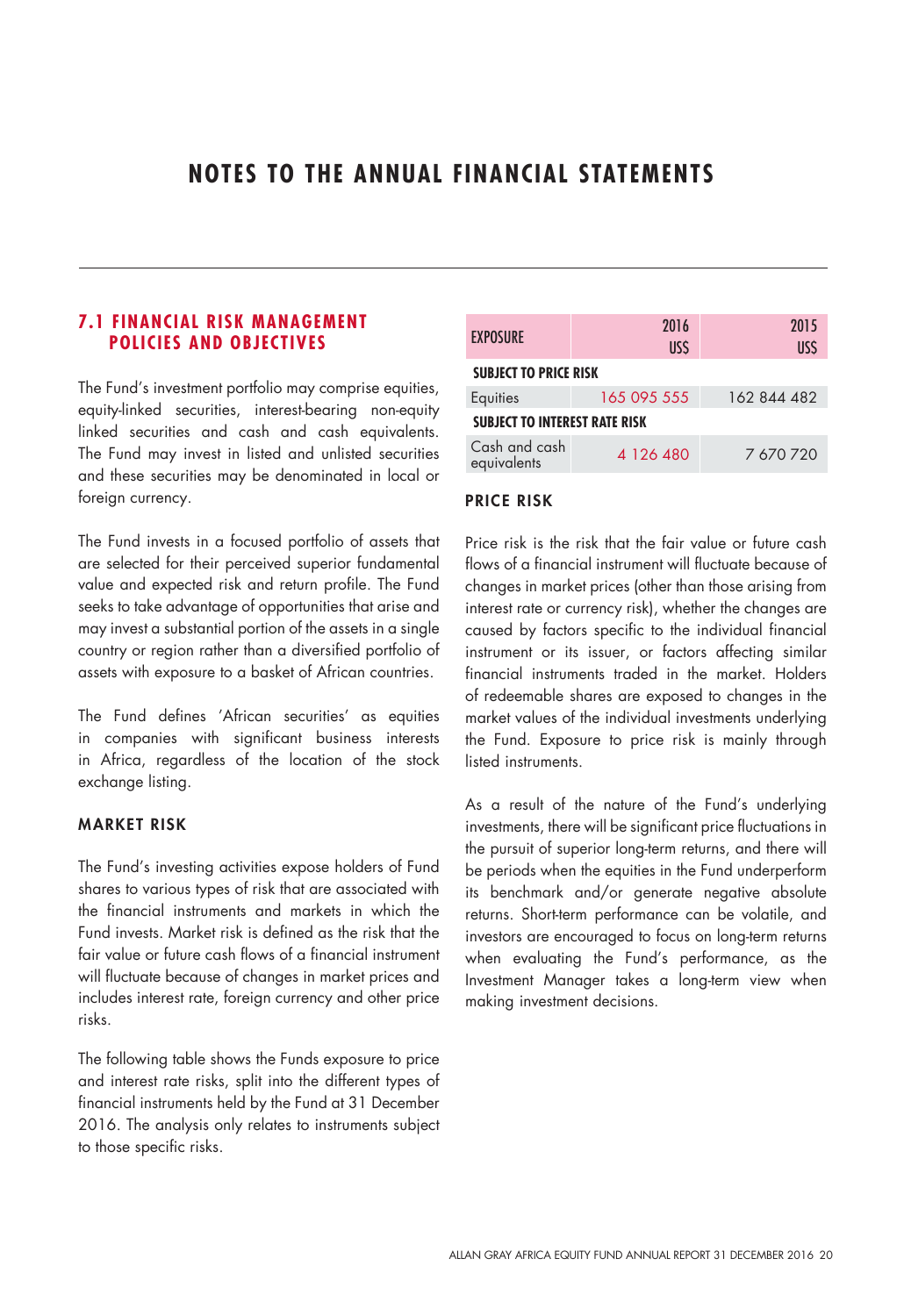The Fund's portfolio is constructed based on proprietary investment research. This research is intended to enable the Fund to be invested in equities which offer superior fundamental value. Whether an equity offers superior fundamental value is determined by comparing the share price with an assessment of the equity's intrinsic value. Price risk is not managed in the Fund. Shares are typically bought when research and analysis indicates that the intrinsic value of the company far exceeds its market price, in anticipation of the price rising to its intrinsic value and it is believed there is a margin of safety. The lower the price of a share when compared to its assessed intrinsic value, the more attractive the equity's fundamental value is considered to be.

There has been no change to the Fund's exposure to price risk or the manner in which it manages and measures the risk. The following analysis indicates the possible impact on net assets attributable to holders of redeemable shares to price risk, until such time as the investments are sold. The following table also illustrates the effect of possible changes in fair value of investments for price risk, assuming that all other variables remain constant. The disclosure provides information on the risks to which holders of redeemable shares are exposed and is not indicative of future performance.

| 2016 | 2015       |
|------|------------|
| US\$ | <b>USS</b> |

## **INVESTMENTS SUBJECT TO PRICE RISK**

| <b>EQUITIES</b>                                                     |             |             |  |  |  |
|---------------------------------------------------------------------|-------------|-------------|--|--|--|
| Effect on net assets attributable to holder of<br>redeemable shares |             |             |  |  |  |
| Gross exposure                                                      | 165 095 555 | 162 844 482 |  |  |  |
| $+.5\%$                                                             | 8 254 778   | 8 142 224   |  |  |  |
| $+10%$                                                              | 16 509 556  | 16 284 448  |  |  |  |
| $+20%$                                                              | 33 019 111  | 32 568 896  |  |  |  |

### CONCENTRATION OF EQUITY PRICE RISK

The following table analyses the Fund's concentration of equity price risk in the Fund's equity portfolio by sector allocation:

| % OF EQUITY SECURITIES | 2016  | 2015  |
|------------------------|-------|-------|
| Financials             | 28.7  | 26.8  |
| Consumer goods         | 24.4  | 33.1  |
| Basic materials        | 14.5  | 9.6   |
| Telecommunications     | 10.8  | 9.3   |
| Oil & gas              | 98    | 11.5  |
| Consumer services      | 5.5   | 1.0   |
| Utilities              | 43    | 5.9   |
| Industrials            | 20    | 2.8   |
| TOTAL                  | 100.0 | 100.0 |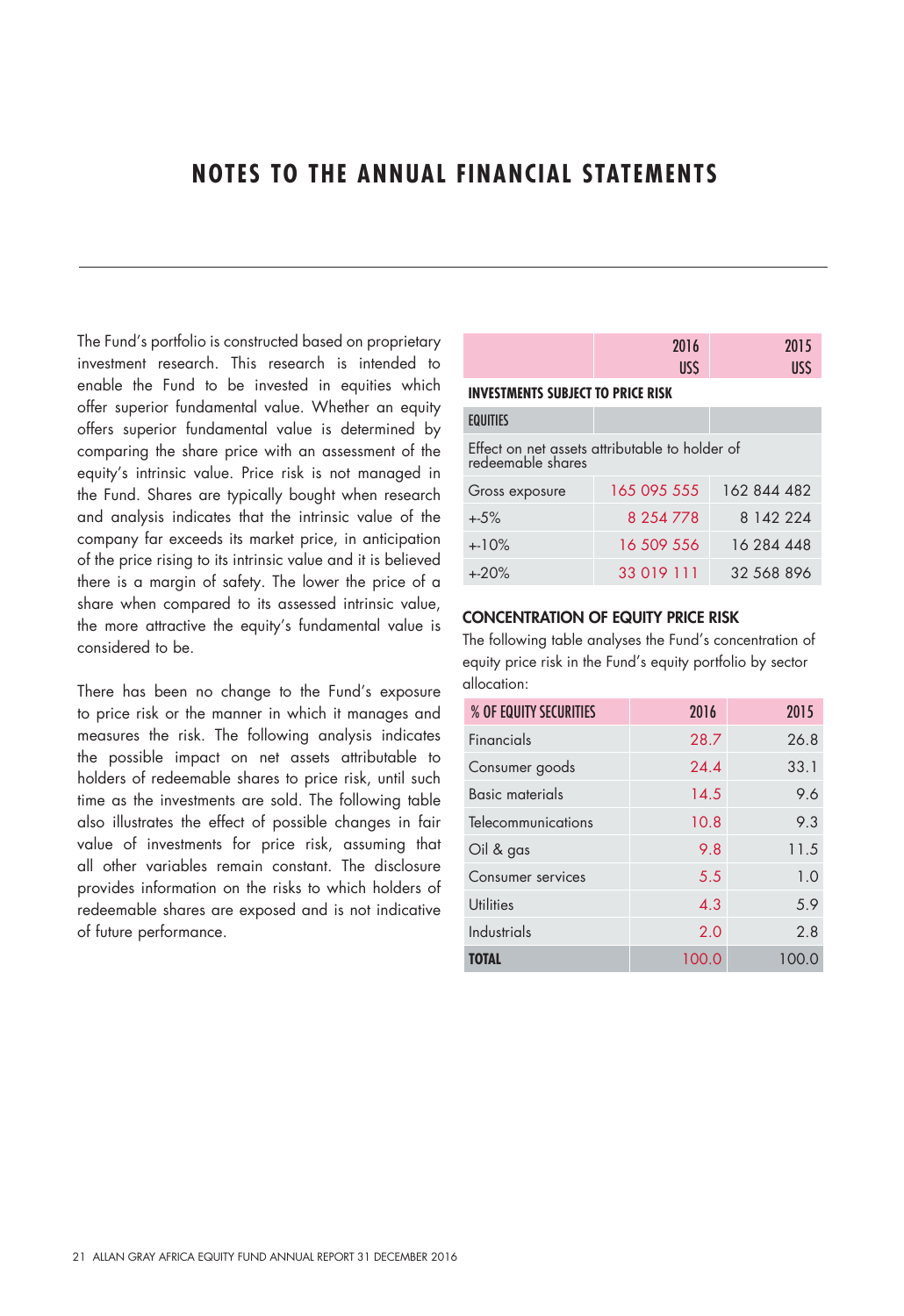## INTEREST RATE RISK

Interest rate risk is the risk that the fair value or future cash flows of a financial instrument will fluctuate because of changes in market interest rates. The Fund is exposed to interest rate risk through its exposure to holding cash and cash equivalents. The Investment Manager manages the Fund's exposure to interest rates in accordance with the Fund's investment objectives and policies.

The following table illustrates the effect of reasonably possible changes in prevailing interest rates, with all other variables held constant. The actual results may differ from the sensitivity analysis, and the difference could be material. The disclosure provides information on the risks to which holders of redeemable shares are exposed and is not indicative of future performance.

|                                                  | 2016<br><b>USS</b> | 2015<br><b>USS</b> |  |  |  |
|--------------------------------------------------|--------------------|--------------------|--|--|--|
| <b>INVESTMENTS SUBJECT TO INTEREST RATE RISK</b> |                    |                    |  |  |  |

| <b>CASH AND CASH EQUIVALENTS</b>                                    | 4 126 480 | 7 670 720 |
|---------------------------------------------------------------------|-----------|-----------|
| Effect on net assets attributable to holder of redeemable<br>shares |           |           |
| $+.0.5%$                                                            | 20 632    | 38 354    |
| $+1.0%$                                                             | 41 265    | 76 707    |

### FOREIGN CURRENCY RISK

Currency risk is the risk that the value of a financial instrument will fluctuate due to changes in foreign exchange rates. The Fund undertakes certain transactions denominated in foreign currencies and is therefore exposed to the effects of exchange rate fluctuations.

The following table indicates the currencies to which the Fund had exposure at 31 December 2016 and 31 December 2015 on its financial assets and liabilities.

A positive number indicates an increase in net assets attributable to holders of redeemable shares where the US dollar weakens against the relevant currency. For a strengthening of the US dollar against the relevant currency, there would be an equal and opposite impact on the net assets attributable to holders of redeemable shares, and the balances below would be negative.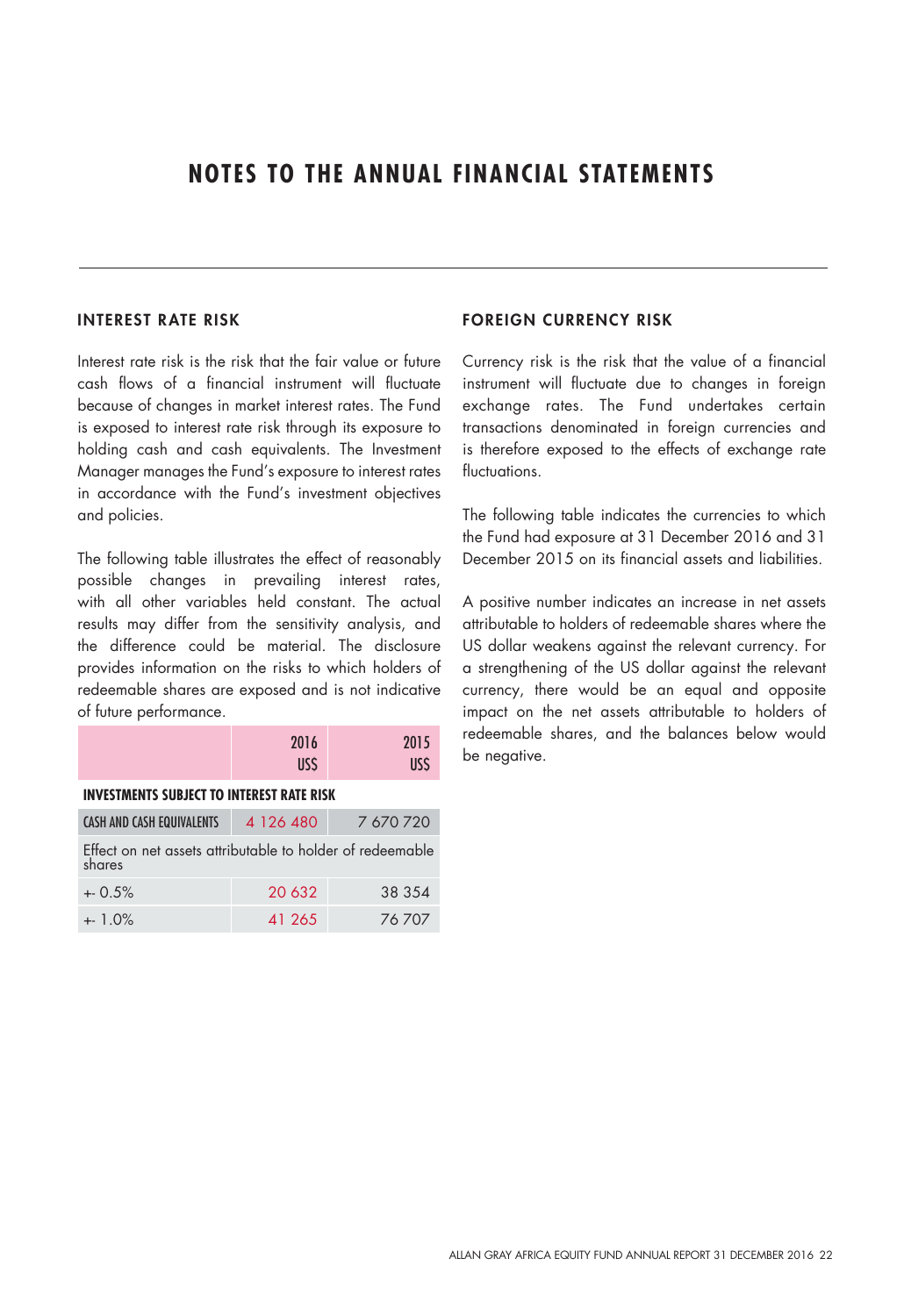|                    |            |                                                                                          |           | <b>CURRENCY IMPACT</b> |               |
|--------------------|------------|------------------------------------------------------------------------------------------|-----------|------------------------|---------------|
|                    |            |                                                                                          |           | <b>USS</b>             |               |
|                    |            | EFFECT ON NET ASSETS ATTRIBUTABLE TO HOLDERS OF REDEEMABLE SHARES AS AT 31 DECEMBER 2016 |           |                        |               |
| <b>CURRENCY</b>    |            | <b>FINANCIAL ASSET USS</b>                                                               | $-/-5%$   | $-/-10%$               | $-/-20%$      |
| Canadian dollar    | CAD.       | 888 388                                                                                  | 44 4 19   | 88 839                 | 177 678       |
| Australian dollar  | <b>AUD</b> | 5 048 278                                                                                | 252 414   | 504 828                | 1 009 656     |
| South African rand | ZAR        | 47 418 553                                                                               | 2 370 928 | 4741855                | 9 483 711     |
| Euro               | <b>EUR</b> | 4 943 670                                                                                | 247 184   | 494 367                | 988734        |
| British pound      | <b>GBP</b> | 9 633 912                                                                                | 481 696   | 963 391                | 1926782       |
| Egyptian pound     | <b>EGP</b> | 30 918 824                                                                               | 1 545 941 | 3 091 882              | 6 183 764     |
| Kenyan shilling    | <b>KES</b> | 7 430 406                                                                                | 371 520   | 743 041                | 1486081       |
| Ugandan shilling   | <b>UGX</b> | 4821168                                                                                  | 241 058   | 482 117                | 964 234       |
| Nigerian naira     | <b>NGN</b> | 22 991 292                                                                               | 1 149 565 | 2 2 9 1 2 9            | 4 5 9 2 2 5 8 |
|                    |            |                                                                                          | 6704725   | 13 409 449             | 26 818 898    |

CURRENCY IMPACT US\$

## **EFFECT ON NET ASSETS ATTRIBUTABLE TO HOLDERS OF REDEEMABLE SHARES AS AT 31 DECEMBER 2015**

| <b>CURRENCY</b>    |            | <b>FINANCIAL ASSET USS</b> | $-/-5%$       | $-/-10%$  | $-/-20%$      |
|--------------------|------------|----------------------------|---------------|-----------|---------------|
| Canadian dollar    | CAD        | 1 078 179                  | 53 909        | 107818    | 215 636       |
| Australian dollar  | <b>AUD</b> | 2 803 354                  | 140 168       | 280 335   | 560 671       |
| South African rand | <b>ZAR</b> | 32 337 091                 | 1616855       | 3 233 709 | 6 4 6 7 4 1 8 |
| Euro               | <b>EUR</b> | 6019558                    | 300 978       | 601 956   | 1 203 912     |
| British pound      | <b>GBP</b> | 9818815                    | 490 941       | 981881    | 1963763       |
| Egyptian pound     | <b>EGP</b> | 41 884 458                 | 2 0 9 4 2 2 3 | 4 188 446 | 8 376 892     |
| Kenyan shilling    | <b>KES</b> | 7 943 887                  | 397 194       | 794 389   | 1 588 777     |
| Tanzanian shilling | <b>TZS</b> | 1 642 519                  | 82 126        | 164 252   | 328 504       |
| Ugandan shilling   | <b>UGX</b> | 6 359 241                  | 317962        | 635 924   | 1 271 848     |
| West African franc | <b>XOF</b> | 859 057                    | 42 953        | 85 906    | 171811        |
| Nigerian naira     | <b>NGN</b> | 26 617 697                 | 1 330 885     | 2 661 770 | 5 323 539     |
|                    |            |                            | 6868194       | 13736386  | 27 472 771    |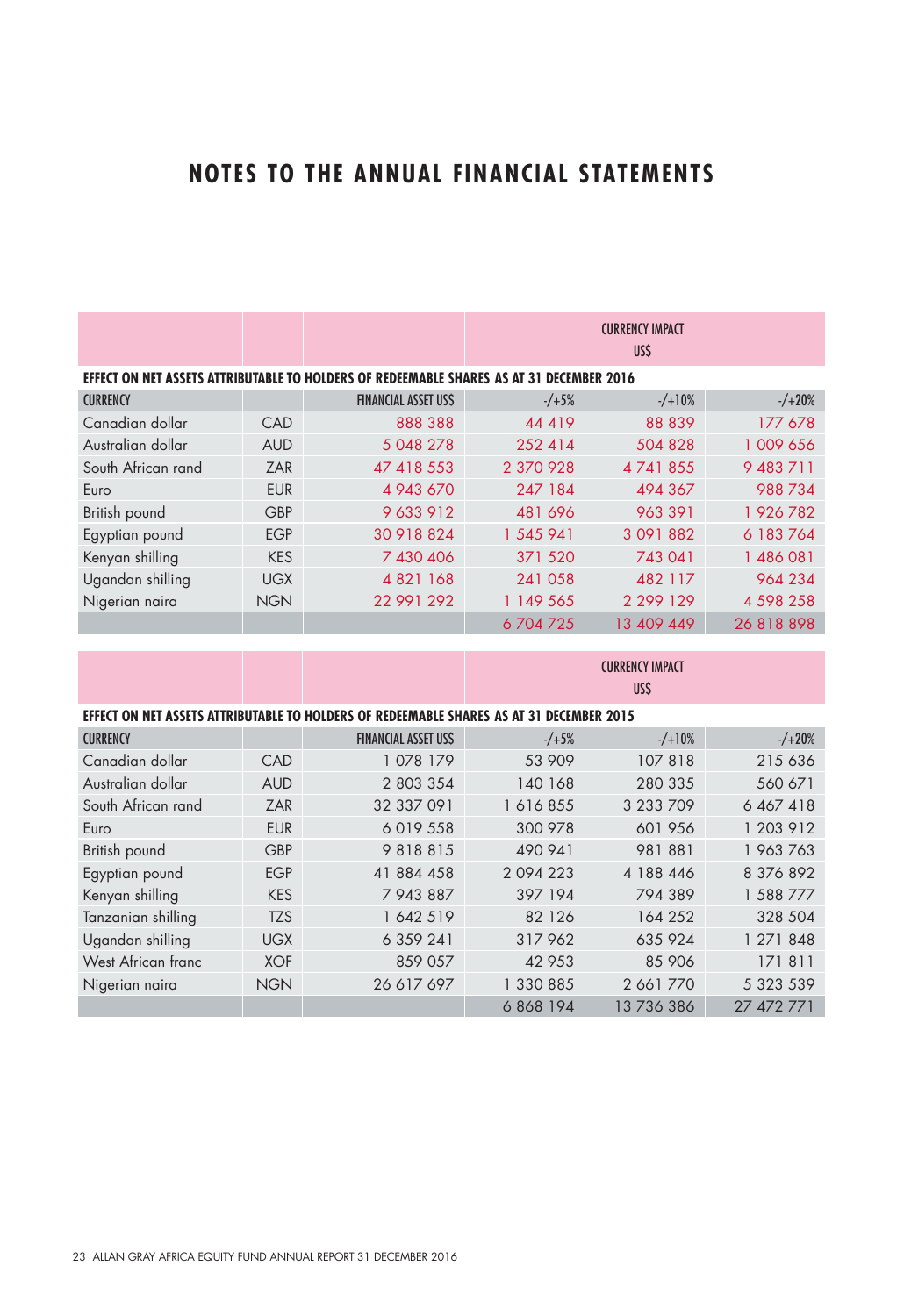## CREDIT RISK

Credit risk refers to the risk that a counterparty will default on its contractual obligations, resulting in financial loss to the Fund.

At year-end, financial assets exposed to credit risk comprised cash accounts. The Investment Manager monitors the creditworthiness of the Fund's counterparties (e.g. brokers, custodians and banks) by reviewing their credit ratings, financial statements and press releases on a regular basis.

The compliance departments of the Administrator and the Investment Manager monitor compliance with applicable regulations and the investment mandate on a daily basis.

The table below provides an analysis of the credit quality of the Fund's cash and cash equivalents at reporting date by rating agency category. The credit quality has been assessed by reference to Fitch credit ratings, and where unavailable, Moodys ratings have been used. Ratings are presented in ascending order of credit risk.

|                      | 2016      | 2015      |
|----------------------|-----------|-----------|
| <b>CREDIT RATING</b> | % OF FUND | % OF FUND |
| $A+$                 | 0.1       | 4.4       |
| A                    | 2.5       |           |
| BBB-                 | ۰         | 0.3       |
|                      | 2.6       | 4,        |

Note that the balance (97.4% of the Fund's net assets) (31 December 2015: 95.3% of the Fund's net assets) comprises financial assets at fair value through profit or loss, trade and other receivables, distribution payable and accrued expenses, which have been excluded from the table above.

#### LIQUIDITY RISK

Liquidity risk is the risk that the Fund may not be able to generate sufficient cash resources to settle its

obligations in full as they fall due or can only do so on terms that are materially disadvantageous.

The Fund invests in markets that are considered emerging markets. Such markets are generally less mature and developed than those in advanced countries. Liquidity risk management rests with the Investment Manager, which has built an appropriate liquidity risk management framework for the management of the Fund's short-, medium- and longterm funding and liquidity management requirements.

The Fund's redeemable shares are redeemable for cash equal to the proportionate share of the Fund's net asset value. The Fund is therefore potentially exposed to weekly redemptions by the holders of redeemable shares.

The Fund may not borrow other than to meet redemptions. Such borrowing is limited to 10% of the Fund's net asset value and must be repaid as soon as practically possible. The Investment Manager's compliance department monitors compliance with the applicable requirements.

Where members request redemption of 5% or more of the issued shares of the Fund, the Investment Manager may determine that all or part of the redemption proceeds be paid by transferring an appropriate portion of the property of the Fund to the redeeming members or their nominees. Where members request redemption of more than 8% of the issued shares of the Fund on any dealing day, the Investment Manager may defer redemption of the excess shares over 8% on a pro rata basis among the members requesting redemption to the next following dealing day.

Where total members' redemptions on any dealing day are more than US\$5 000 000 of the total net asset value of the Fund or 2.5% of the total number of issued shares (whichever is less), the Investment Manager may, at its discretion, redeem only 2.5% of the total number of issued shares of the Fund or US\$5 000 000 of the total net asset value of the Fund (whichever is less), on a pro rata basis among the members, per dealing day. If any redemptions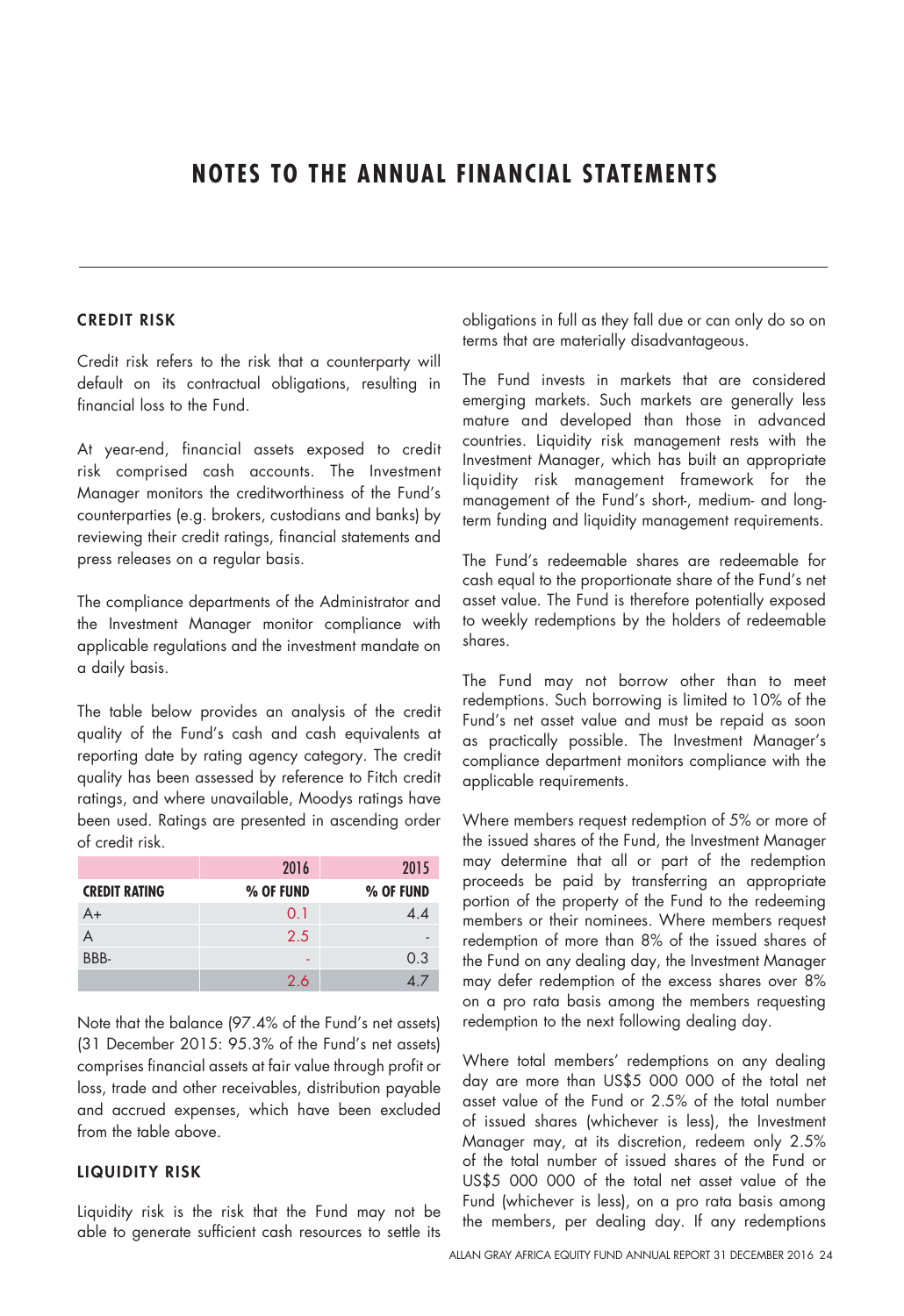requests are not satisfied in full, the balance thereof will be carried forward to the following dealing day, subject to the same 2.5% restriction. Members whose redemptions have been carried forward to the following dealing day shall have preference over subsequent redemption requests received from members. The Investment Manager retains the right to distribute all or part of the redemption proceeds in specie (in kind).

The Fund invests primarily in marketable securities and other financial instruments, which under normal market conditions, are readily convertible to cash. In addition, the Fund's policy is to maintain sufficient cash and cash equivalents to meet normal operating requirements and expected redemption requests.

Trade and other payables are due on demand. Net assets attributable to holders of redeemable shares and distribution payable are settled within 30 days.

## **7.2 FAIR VALUE**

The directors of the Fund are of the opinion that the fair value of all financial instruments, other than those measured at fair value through profit or loss, approximates the carrying amount in the Statement of financial position as these balances are due within 30 days. IFRS 7 and IFRS 13 require fair value measurements to be disclosed by the source of inputs, using a three-level hierarchy, as follows:

- Quoted (unadjusted) market prices in active markets for identical assets or liabilities (level 1);
- Those involving inputs that are directly or indirectly observable (level 2); and
- Those with inputs for the asset or liability that are not based on observable market data (unobservable inputs) (level 3).

The fair values of financial assets and financial liabilities are determined as follows:

The fair value of financial assets and financial liabilities traded in active liquid markets such as listed equity securities are based on quoted market prices at the close of trading, and are classified within level 1.

An active market is a market in which transactions for the asset or liability take place with sufficient frequency and volume to provide pricing information on an ongoing basis.

Certain investments that are not valued using the quoted market price on the securities exchange can be valued based on other observable market data at the discretion of the Investment Manager. Securities not traded through recognised public securities exchanges can be valued on the valuation date based on other reliable sources, such as quotations by recognised investment dealers, at the discretion of the Investment Manager. Investments not listed on public securities exchanges, or for which reliable quotations are not readily available, are valued using valuation models based on assumptions that may not be supported by observable market inputs. These investments are classified as level 2 or 3.

The following tables show the fair values of instruments at 31 December 2016 and 31 December 2015.

|                                                       | 2016                                                  | 2015        |  |
|-------------------------------------------------------|-------------------------------------------------------|-------------|--|
| <b>LEVEL 1</b>                                        | <b>USS</b>                                            | <b>USS</b>  |  |
| <b>FINANCIAL ASSETS</b>                               |                                                       |             |  |
|                                                       | FINANCIAL ASSETS AT FAIR VALUE THROUGH PROFIT OR LOSS |             |  |
| Equities                                              | 132 652 412                                           | 162 844 482 |  |
|                                                       |                                                       |             |  |
|                                                       | 2016                                                  | 2015        |  |
| <b>LEVEL 3</b>                                        | <b>USS</b>                                            | <b>USS</b>  |  |
| <b>FINANCIAL ASSETS</b>                               |                                                       |             |  |
| FINANCIAL ASSETS AT FAIR VALUE THROUGH PROFIT OR LOSS |                                                       |             |  |
| Equities                                              | 32 443 143                                            |             |  |

The Fund has no investments that are classified within level 2.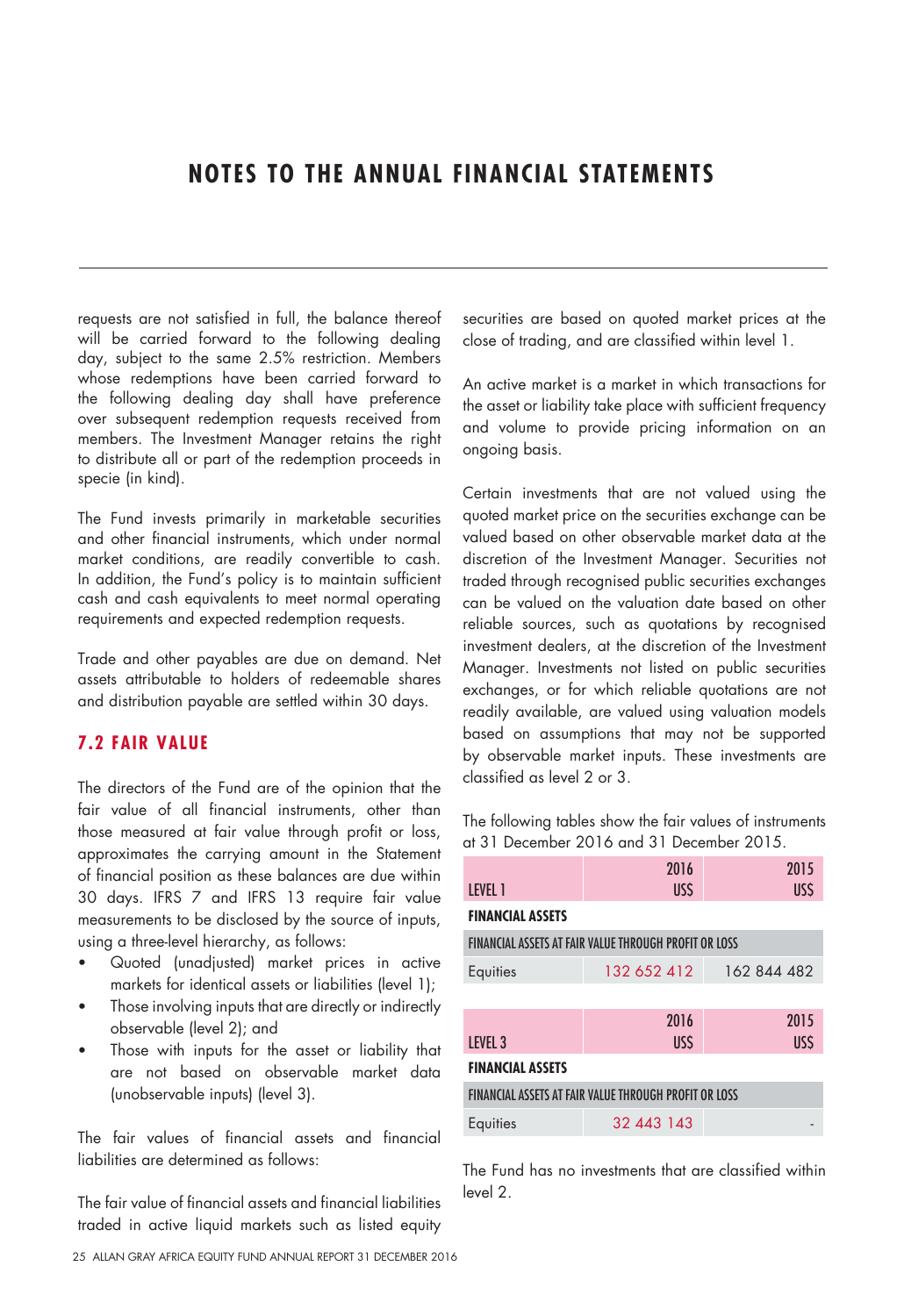During the year ended 31 December 2016, deteriorating macroeconomic conditions in Zimbabwe led to a severe shortage of US dollars. The Zimbabwe government introduced bond notes in an attempt to solve the chronic US dollar shortage in the country. As it is very difficult to get US dollars out of Zimbabwe, investors with cash balances are looking to buy real assets, therefore driving up equity valuations. As a result the fair value was adjusted, which resulted in a transfer from level 1 to level 3.

The following table shows a reconcilliation from the opening balances to the closing balances for fair value measurements of financial assets held at fair value through profit or loss, in level 3 of the fair value hierarchy:

|                                                      | liss        |
|------------------------------------------------------|-------------|
| Opening balance                                      |             |
| Transfer into level 3                                | 41 076 817  |
| Disposal of shares                                   |             |
| Net gains / (losses) recognised in<br>profit or loss | (8 633 674) |
| <b>CLOSING BALANCE</b>                               | 32 443 143  |

Total gains or losses included in profit or loss for the year are presented in the Statement of comprehensive income as follows:

|                                                             | <b>USS</b>  |
|-------------------------------------------------------------|-------------|
| Unrealised gains / (losses)<br>recognised in profit or loss | (8 633 674) |
| Realised losses recognised in profit<br>or loss             |             |
| <b>CLOSING BALANCE</b>                                      | (8 633 674) |

The Investment Manager used an unobservable discount rate of 20% to impair the fair value of the Zimbabwe listed shares at 31 December 2016.

For fair value measurements in level 3 of the fair value hierarchy, changing the discount rate would have the following effect:

#### EFFECT ON PROFIT OR LOSS:

#### **INCREASE / (DECREASE) OF DISCOUNT RATE:**

|        | <b>GAIN</b>   | <b>LOSS</b> |
|--------|---------------|-------------|
| $+5\%$ | 2 0 2 7 6 9 6 | (2027696)   |
| $+10%$ | 4 055 393     | (4055393)   |

### **8. SHARE CAPITAL**

Notwithstanding that the net assets attributable to holders of redeemable shares are classified as financial liabilities, the directors of the Fund consider these to represent the Fund's capital. The number of shares issued and redeemed during the years is reported below. The Fund is not subject to any externally imposed capital requirements. The Fund's authorised share capital at 31 December 2016 and 31 December 2015 is detailed below. Fund shares are divided into two share classes (Class A and Class B), which participate pro rata in the Fund's net assets and dividends, and are redeemable and nonvoting. Founder shares do not participate in the Fund's portfolio, are redeemable at par value only after all Fund shares have been redeemed, and carry the right to vote. If the Fund is wound up or dissolved, the Founder shares will participate only to the extent of their par value. All of the authorised Founder shares of the Fund have been issued as fully paid and are held by Allan Gray International Proprietary Limited. As at 31 December 2016 and 31 December 2015, only Class A shares had been issued.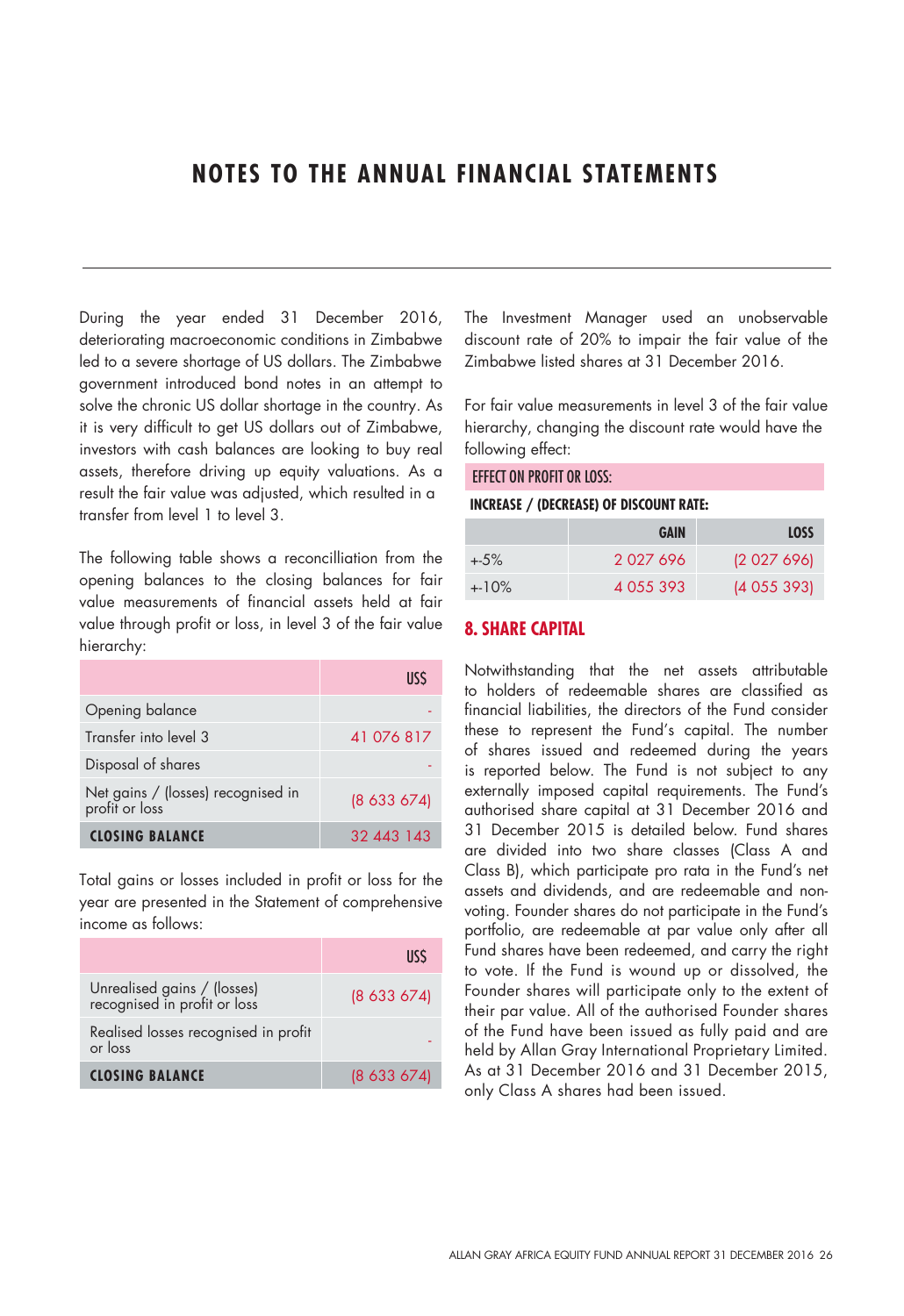|                                         |           | ALLAN GRAY AFRICA<br><b>EQUITY FUND LIMITED</b> |
|-----------------------------------------|-----------|-------------------------------------------------|
| Fund shares par value<br>(per share)    |           | US\$0.13                                        |
| Authorised fund shares                  |           | 100 million                                     |
| Founder shares par value<br>(per share) |           | US\$0.13                                        |
| Authorised and issued<br>founder shares |           | 12 000                                          |
| <b>FUND SHARE TRANSACTIONS</b>          | 2016      | 2015                                            |
| Balance at beginning of<br>year         | 1 310 270 | 1 405 523                                       |
| Subscriptions                           | 46 425    | 22 8 24                                         |
| Redemptions                             | (13626)   | (118077)                                        |
| <b>BALANCE AS AT END OF YEAR</b>        | 1 343 069 | 1 310 270                                       |

There are no options in existence for any capital.

The following income distribution was declared on 31 December 2016 and 31 December 2015 by the Fund:

|                        | 2016<br><b>USS</b> | 2015<br><b>USS</b> |
|------------------------|--------------------|--------------------|
| Total distribution     | 5 487 913          | 5 548 329          |
| Distribution per share | 4.0861             | 4.2344             |

### **9. COMMITMENTS**

The Fund has a daily uncommitted intraday US\$5 million clearing facility, US\$2 million settlement facility and a US\$5 million pre-settlement exposure facility in place to facilitate the settlement of trade instructions. The Fund has no overdraft facilities in place. These facilities expire annually on 31 May and automatically roll over.

## **10. RELATED PARTY TRANSACTIONS**

The Orbis Group of funds ('Orbis funds') are managed by Orbis Investment Management Limited. A related party relationship exists between Orbis Investment Management Limited and Allan Gray International Proprietary Limited, the Investment Manager of the Fund, by virtue of a common ultimate shareholder. At 31 December 2016, Orbis funds and Orbis Investment Management Limited held 1 220 992 shares of the Fund (2015 - 1 179 424 shares).

Directors of the Fund held no shares in the Fund at 31 December 2016 (2015 - nil shares).

During the financial year ended 31 December 2016 the management fee incurred by the Fund was US\$1 293 647 (2015 - US\$3 825 187). At 31 December 2016, the management fee payable by the Fund, was US\$206 370 (2015 - US\$235 095).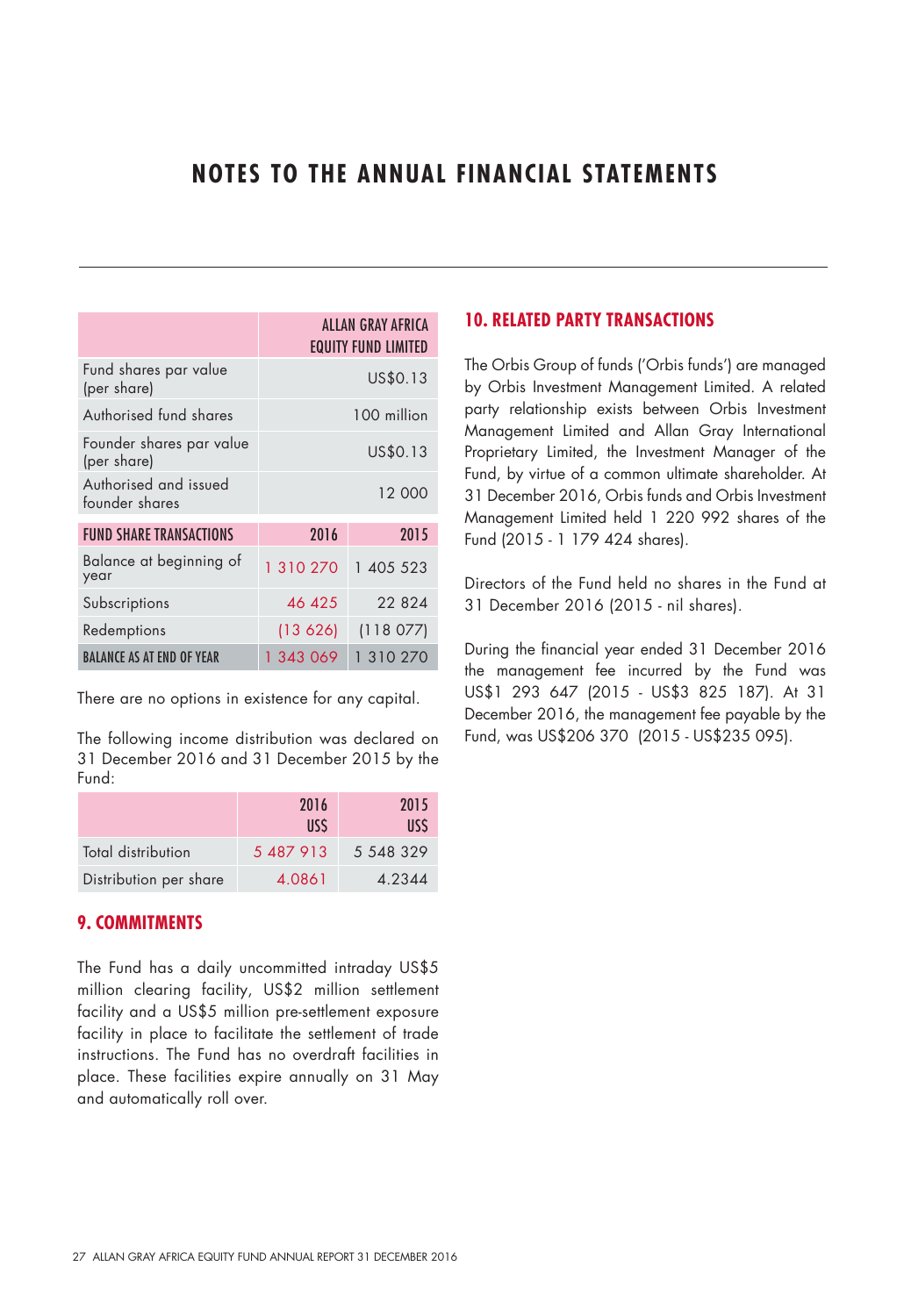## **IMPORTANT NOTES FOR INVESTORS**

### **FUND INFORMATION**

The Fund is currently open to new investors however the Fund may be closed to new investments at any time to be managed according to its mandate. If you have any questions regarding the status of the Fund, please contact the Registrar. Shares in the Fund are traded at ruling prices and the Fund can engage in borrowing and scrip lending. This report does not constitute a financial promotion, a recommendation, an offer to sell or a solicitation to buy shares in the Fund. Investments in the Fund are made according to the terms and conditions and subject to the restrictions set out in the prospectus. The offering of shares in the Fund may be restricted in certain jurisdictions. Please contact the Allan Gray service team to confirm if there are any restrictions that apply to you.

## **EUROPEAN UNION SAVINGS DIRECTIVE AND DIRECTIVE ON ADMINISTRATIVE COOPERATION**

#### The European Union Savings Directive

2003/48/EC of 3 June 2003 on taxation of savings income in the form of interest payments was repealed in November 2015, as a consequence of the adoption in December 2015 of the EU Directive on Administrative Cooperation 2014/107/EU. The Directive on Administrative Cooperation expands the scope of income and information subject to automatic exchange between EU Member States to include not only interest income, but also dividends and other types of capital income, as well as the annual balance of the accounts producing such income. The board of directors of the Fund believes that the Fund is exempt from the application of the EU Directive on Administrative Cooperation.

### **UNITED KINGDOM REPORTING FUND STATUS**

The Fund's application for reporting fund status for the year ended 31 December 2015 was successful. The Fund will apply for reporting fund status for the year ended 31 December 2016 and subsequent years. The board of directors intend to manage the Fund in such a way that it should continue to be certified as a reporting fund. There can be no assurance that the Fund's intended applications for reporting fund status will be successful.

## **NOTICE TO INVESTORS IN THE EUROPEAN ECONOMIC AREA ('EEA')**

The Fund is not currently marketed in the EEA. As a result, the Investment Manager does not comply with the requirements of the Alternative Investment Fund Managers Directive ('AIFMD'), and persons located in any EEA member state ('European Investors') are only permitted to subscribe for shares in the Fund in the discretion of the Investment Manager and subject to compliance with applicable law. European Investors who are permitted to invest in the Fund will not benefit from any of the protections of the AIFMD to which a European Investor making an investment in a non-European fund would otherwise have, including but without limitation, certain initial disclosure requirements, periodic reporting on illiquid assets and leverage, and certain annual reporting requirements.

#### **PERFORMANCE**

Collective Investment Schemes in Securities (unit trusts or mutual funds) are generally mediumto long-term investments. Where annualized performance is mentioned, this refers to the average return per year over the period. The value of shares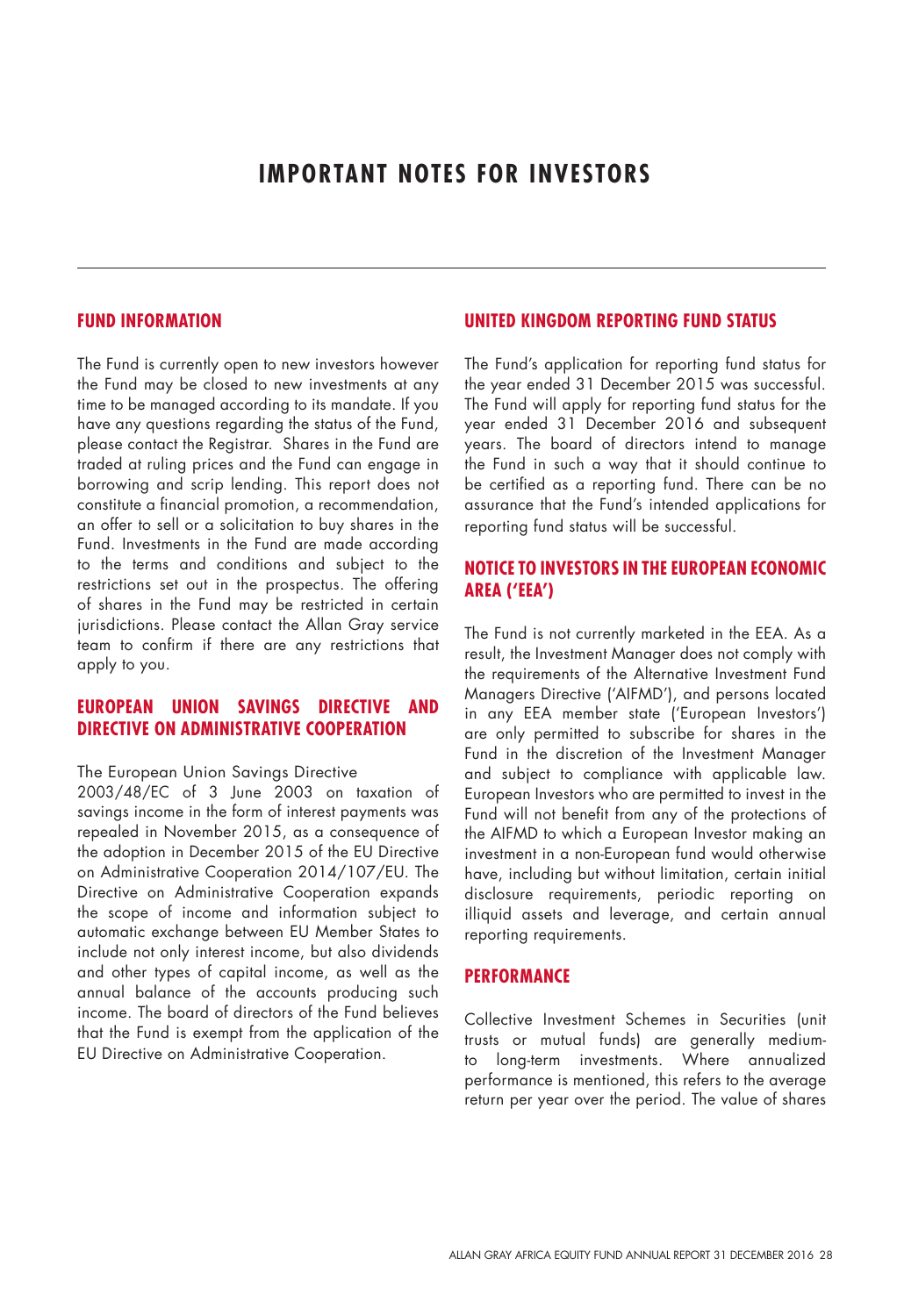## **IMPORTANT NOTES FOR INVESTORS**

may go down as well as up and past performance is not necessarily a guide to future performance. Movements in exchange rates may cause the value of underlying international investments to go up or down. Neither the Investment Manager, the Fund nor the Representative provides any guarantee regarding the capital or the performance of the Fund. Performance figures are provided by the Investment Manager and are for lump sum investments with income distributions reinvested. Actual investor performance may differ as a result of the investment date, the date of reinvestment and applicable taxes.

### **BENCHMARK DATA**

The Fund's benchmark data is provided by MSCI who require that we include the following legal notes. Neither MSCI nor any other party involved in or related to compiling, computing or creating the MSCI data makes any express or implied warranties or representations with respect to such data (or the results to be obtained by the use thereof), and all such parties hereby expressly disclaim all warranties of originality, accuracy, completeness, merchantability or fitness for a particular purpose with respect to any of such data. Without limiting any of the foregoing, in no event shall MSCI, any of its affiliates or any third party involved in or related to compiling, computing or creating the data have any liability for any direct, indirect, special, punitive, consequential or any other damages (including lost profits) even if notified of the possibility of such damages. No further distribution or dissemination of the MSCI data is permitted without MSCI's express written consent.

#### **SHARE PRICE**

Share prices are calculated on a net asset value basis, which is the total market value of all assets in the Fund including any income accruals and less any permissible deductions from the Fund divided by the number of shares in issue. Forward pricing is used. The weekly price of the Fund is normally calculated each Friday. Purchase requests must be received by the Registrar of the Fund (being Citibank Europe plc, Luxembourg Branch) by 17:00 Bermuda

time on that dealing day to receive that week's price. Redemption requests must be received by the Registrar of the Fund by 12:00 Bermuda time, on the particular dealing day on which shares are to be redeemed to receive that week's price. Share prices are available on www.allangray.com.

### **FEES AND CHARGES**

Permissible deductions from the Fund may include management fees, brokerage, Securities Transfer Tax (STT), auditor's fees, bank charges and custody fees. A schedule of fees, charges and maximum commissions is available on request from the Allan Gray Service Team.

## **TOTAL EXPENSE RATIO ('TER') AND TRANSACTION COSTS**

The TER is the annualised percentage of the Fund's average assets under management that has been used to pay the Fund's actual expenses over the past three years. The TER includes the annual management fees that have been charged (both the fee at benchmark and any performance component charged) and other expenses like audit fees. Transaction costs (including brokerage, STT and investor protection levies where applicable) are shown separately. Transaction costs are a necessary cost in administering the Fund and impacts Fund returns. They should not be considered in isolation as returns may be impacted by many other factors over time including market returns, the type of fund, the investment decisions of the investment manager and the TER. Since Fund returns are quoted after the deduction of these expenses, the TER and Transaction costs should not be deducted again from published returns. As collective investment scheme expenses vary, the current TER cannot be used as an indication of future TERs. A higher TER ratio does not necessarily imply a poor return, nor does a low TER imply a good return. Instead, when investing, the investment objective of the Fund should be aligned with the investor's objective and compared against the performance of the Fund. The TER and other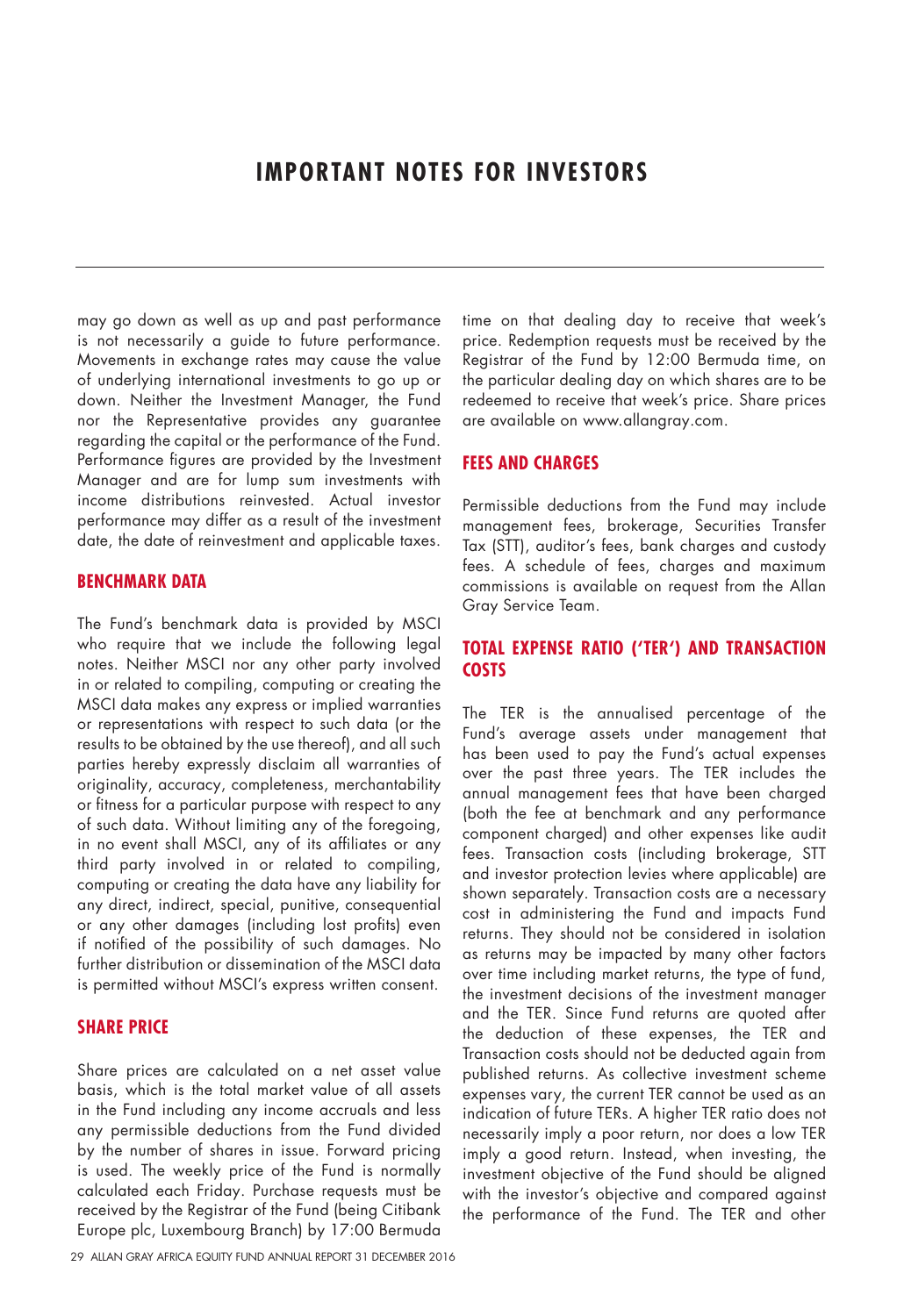## **IMPORTANT NOTES FOR INVESTORS**

funds' TERs should then be used to evaluate whether the Fund performance offers value for money. The sum of the TER and Transaction costs is shown as the Total investment charge.

## **FOREIGN EXPOSURE**

There are significant risks involved in investing in shares listed in the Fund's universe of emerging and developing countries including liquidity risks, sometimes aggravated by rapid and large outflows of 'hot money' and capital flight, concentration risk, currency risks, political and social instability, the possibility of expropriation, confiscatory taxation or nationalisation of assets and the establishment of foreign exchange controls which may include the suspension of the ability to transfer currency from a given country. The Fund can use derivatives to manage its exposure to stock markets, currencies and/ or interest rates and this exposes the Fund to contractual risk. Contractual risk includes the risk that a counterparty will not settle a transaction according to its terms and conditions because of a dispute over the terms of the contract (whether or not bona fide) or because of a credit or liquidity problem, causing the Fund to suffer a loss. Such contract counterparty risk is accentuated for contracts with longer maturities where events may intervene to prevent settlement, or where the Fund has concentrated its transactions with a single or small group of counterparties. Borrowing, leveraging, and trading securities on margin will result in interest charges and, depending on the amount of trading activity, such charges could be substantial. The low margin deposits normally required in futures and forward trading, which the Fund may utilise, permit a high degree of leverage. As a result, a relatively small price movement in a futures or forward contract may result in immediate and substantial losses to the investor.

#### **ADDITIONAL INFORMATION**

You can obtain additional information about the Fund, including copies of the fact sheet, prospectus and application forms, free of charge, by contacting the Allan Gray service team, at +353 1 622 4716 or by email at AGclientservice@citi.com.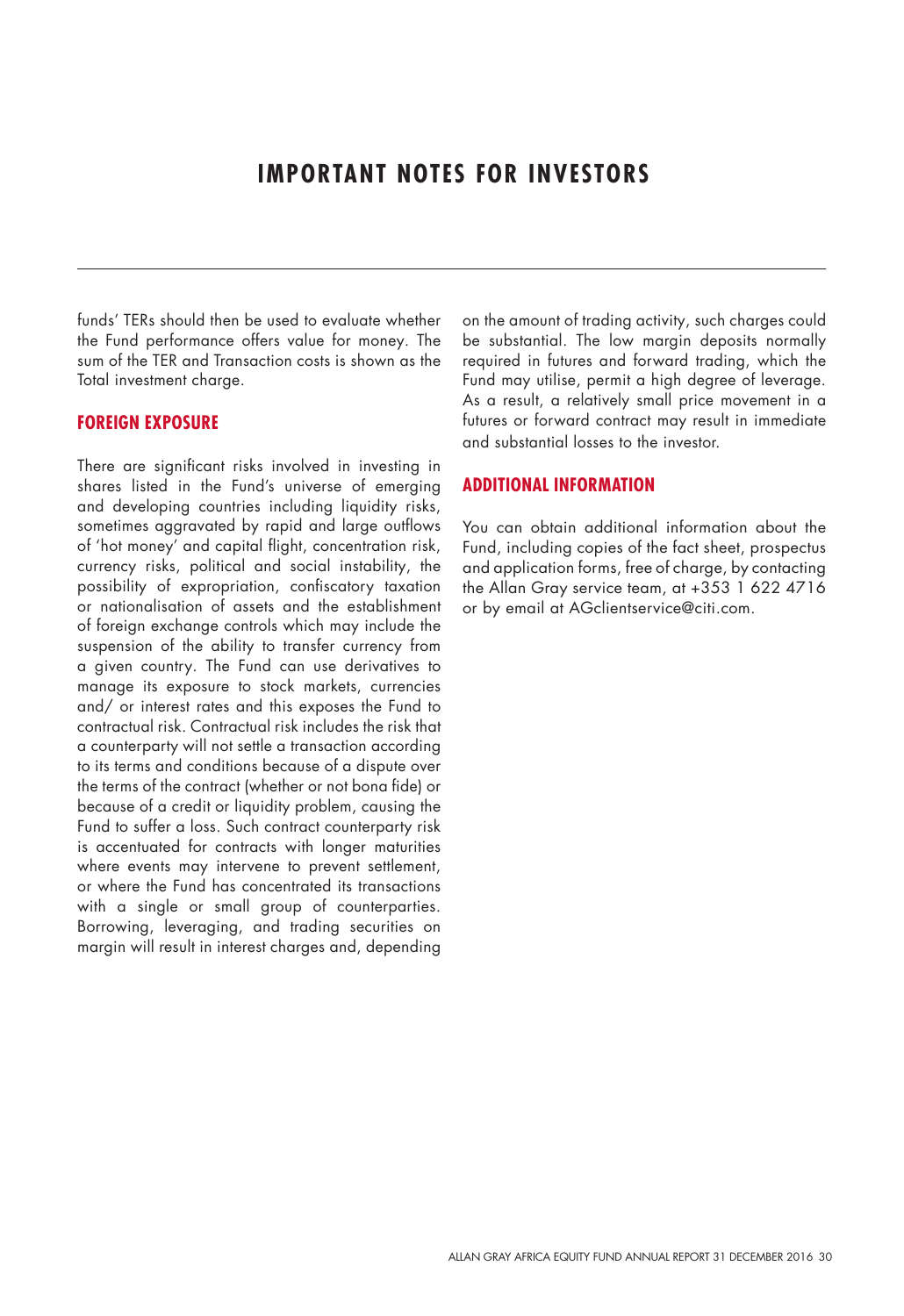# **CHARACTERISTICS AND DIRECTORY**

## **DOMICILE AND STRUCTURE**

Bermuda open-ended investment company

## **REGULATION**

The Fund is incorporated and registered under the laws of Bermuda and is supervised by the Bermuda Monetary Authority. The Fund is also listed on, and regulated by, the Bermuda Stock Exchange.

## **REGISTERED OFFICE**

Orbis House 25 Front Street Hamilton HM11 Bermuda

## **COMPANY SECRETARY**

Orbis Administration Limited

### **DIRECTORS**

Craig T Bodenstab John C R Collis Tapologo Motshubi

#### **INVESTMENT MANAGER**

Allan Gray International Proprietary Limited 1 Silo Square V & A Waterfront Cape Town 8001 South Africa The Investment Manager is an authorised Financial Services Provider in terms of the Financial Advisory and Intermediary Services Act 37 of 2002.

## **INVESTMENT ADVISOR**

Allan Gray Proprietary Limited 1 Silo Square V & A Waterfront Cape Town 8001 South Africa

#### **PRIMARY CUSTODIAN**

Citibank N.A., New York Offices 390 Greenwich Street New York, New York 10013 USA

#### **AUDITORS**

Ernst & Young LLP Ernst & Young Tower 222 Bay Street Toronto, Ontario Canada M5K 1J7

### **ADMINISTRATOR & REGISTRAR**

Citibank Europe plc Luxembourg Branch 31 - Z.A. Bourmicht L-8070 Bertrange Luxembourg Tel +353 1 622 4716 Fax +353 1 622 8543 Email AGclientservice@citi.com